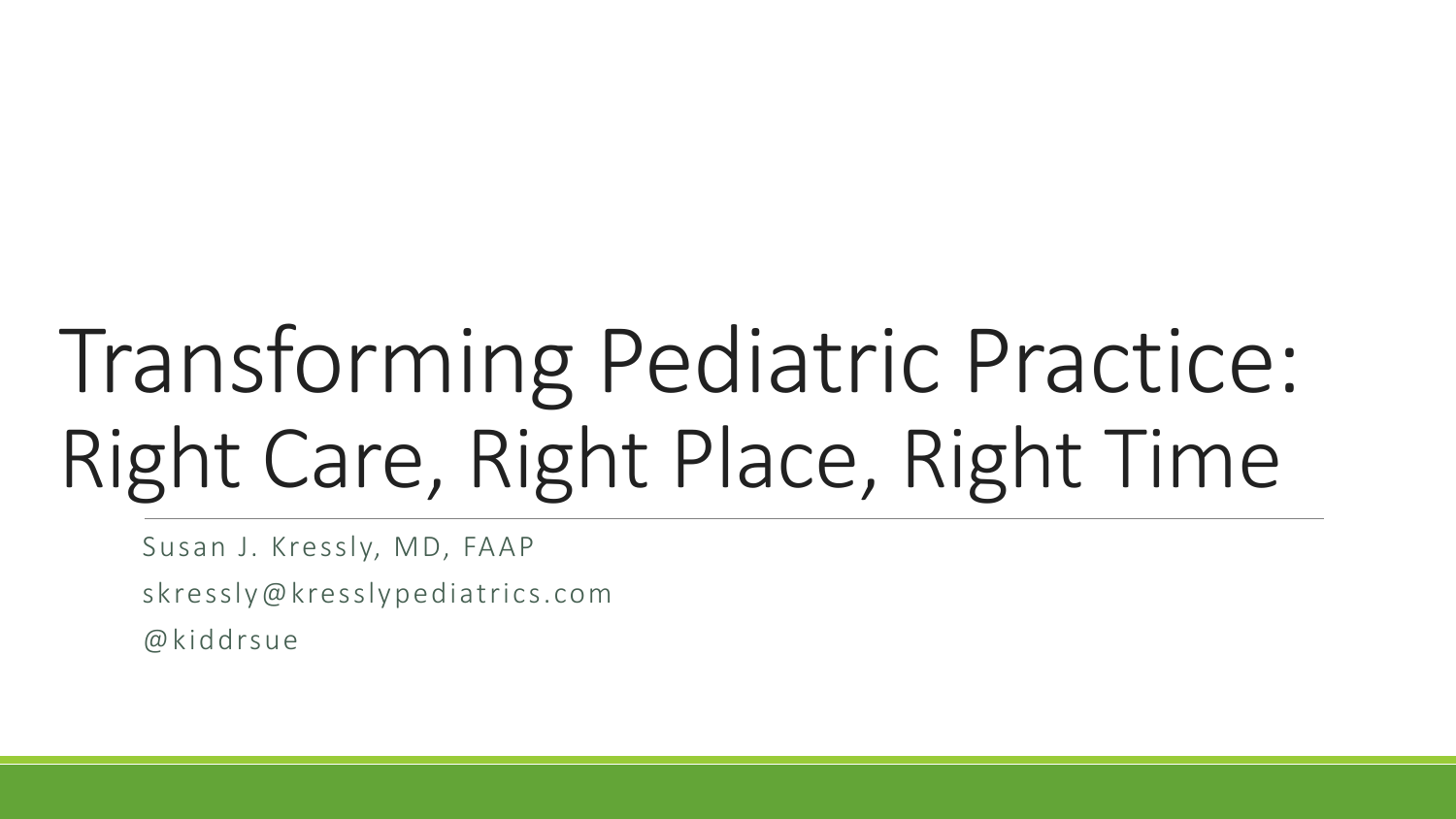#### **Disclosure**

In the past 12 months, I have had the following financial relationships with the manufacturer(s) of any commercial product(s) and/or provider(s) of commercial service(s):

Medical Director, Connexin Software/Office Practicum

However, this will not be discussed today.

I do not intent to discuss a unapproved/investigative use of a commercial product/device in my presentation.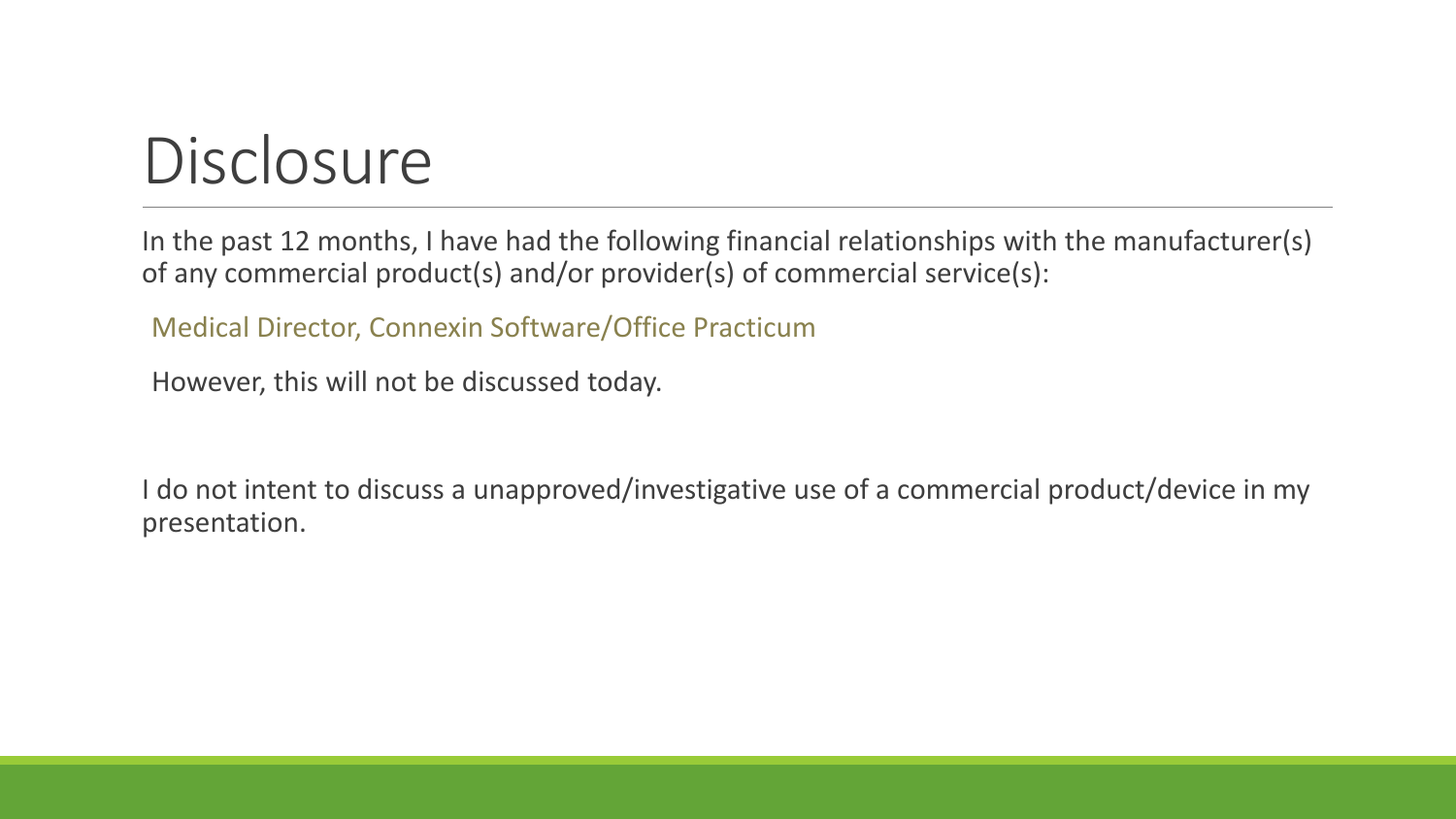

# Why Change the Way We Practice Pediatrics?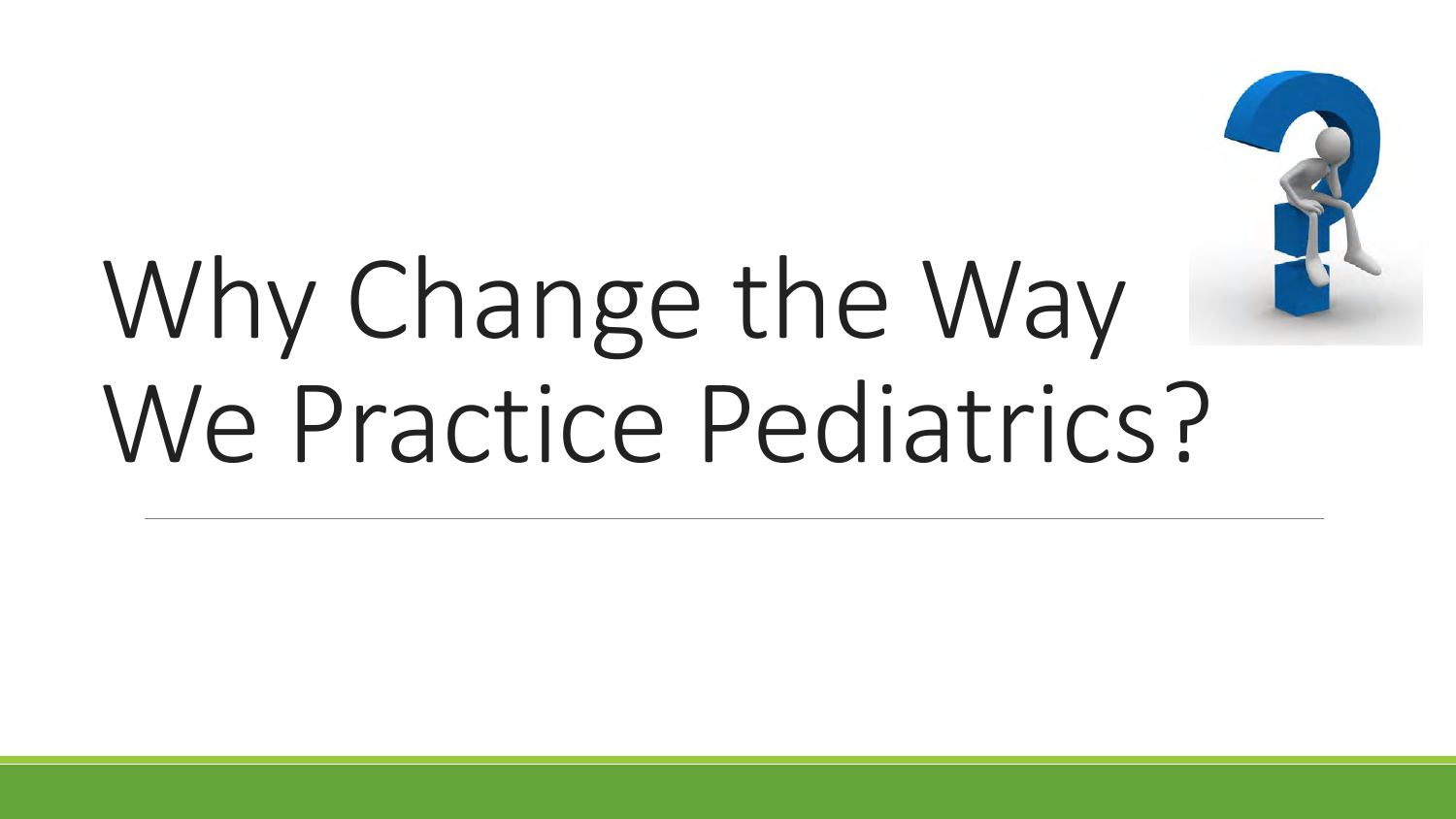#### Our Current Frustrations

- **Losing simple visits to RBCs, Telehealth**
- $\triangleright$  Difficulties with complex patient management
- $\triangleright$  Difficulties with information sharing
- External reporting demands
- $\blacktriangleright$  Increasing patient demands
- Decrease in overall pediatric practice satisfaction

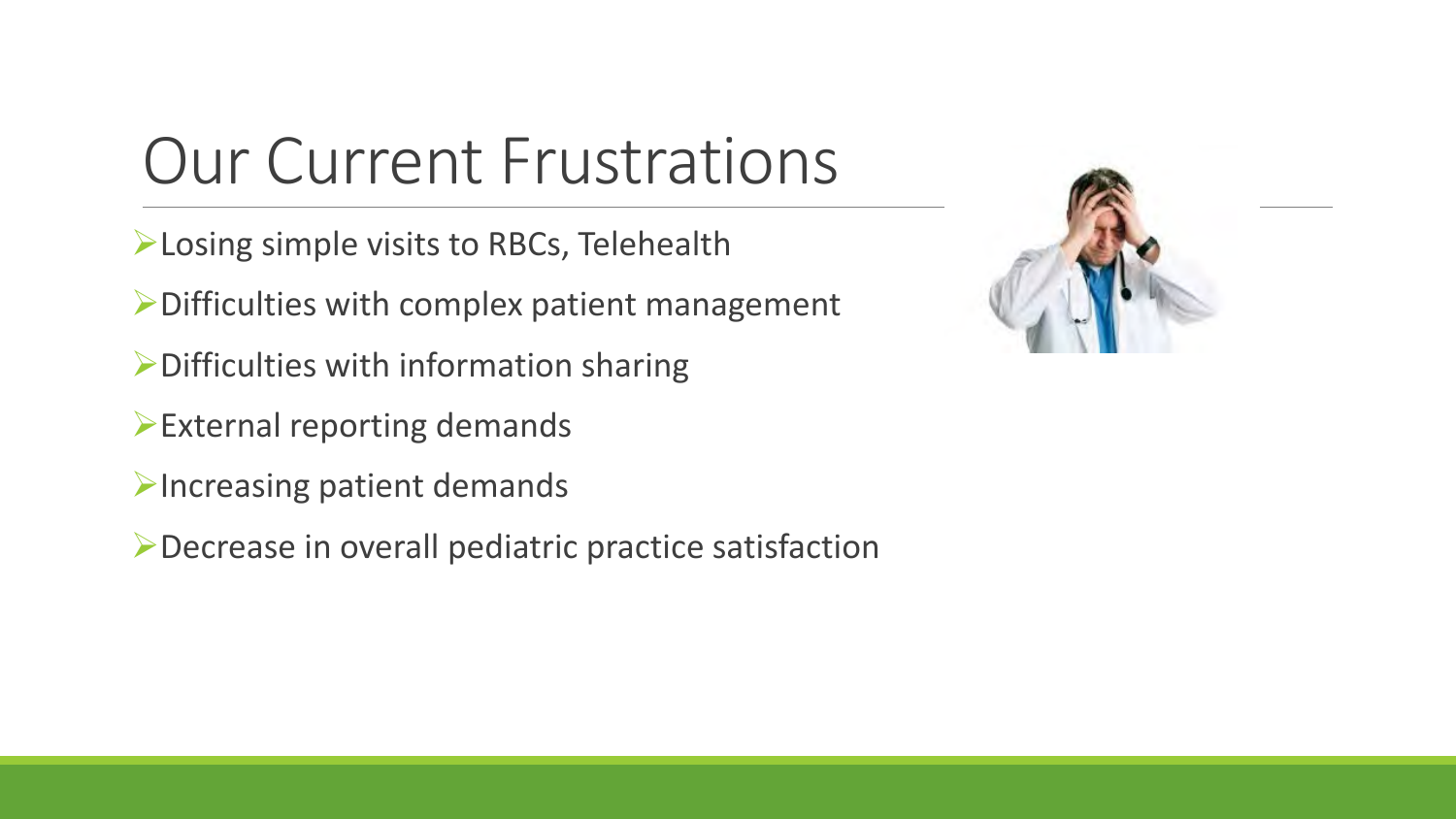

# Patient/Family Frustrations

**Fragmented care:** "You sent me to the Emergency Room, they told me to follow-up with you, and now you ask me why am I here?"

**Inefficient service:** "I've just spent 40 minutes in your waiting room, 15 minutes in an exam room waiting for you, repeated my story to 4 different people, and you just spent 3 minutes telling me I need to go where?"

**Inaccessible:** "I spent 5 minutes listening to a phone tree, then 15 minutes on hold with a nurse, who told me a doctor would call me back and that was 6 hours ago. I just need to speak with my child's doctor!"

**Different Priorities:** "I don't want to fill out that 35 question survey; I want you to understand I'm exhausted and my child won't sleep through the night!" "You want me to spend how much money on a medication and I can't pay my rent?"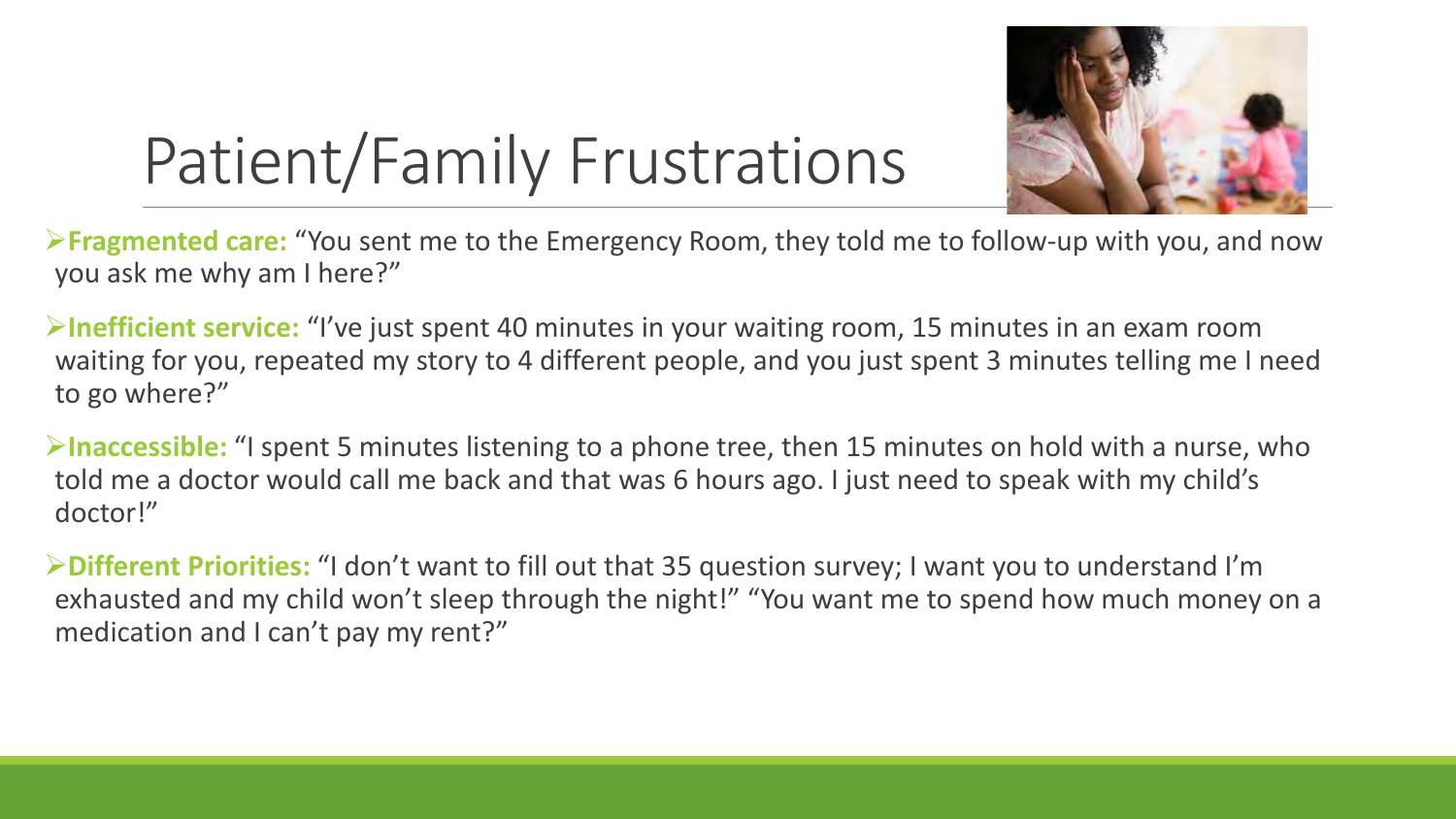

# Why is Pediatrics Different?

- $\triangleright$  Prevention is a key focus
- $\triangleright$  Early identification and intervention has significant societal impacts
- $\triangleright$  Social determinants of health have huge impacts on the health of the whole child
- Lower payments for care provided to children



- $\triangleright$  Children's needs change over their lifetime as they grow and develop
- Children depend on adults to access/manage healthcare
- $\triangleright$  Expectations of the generation: convenient, accessible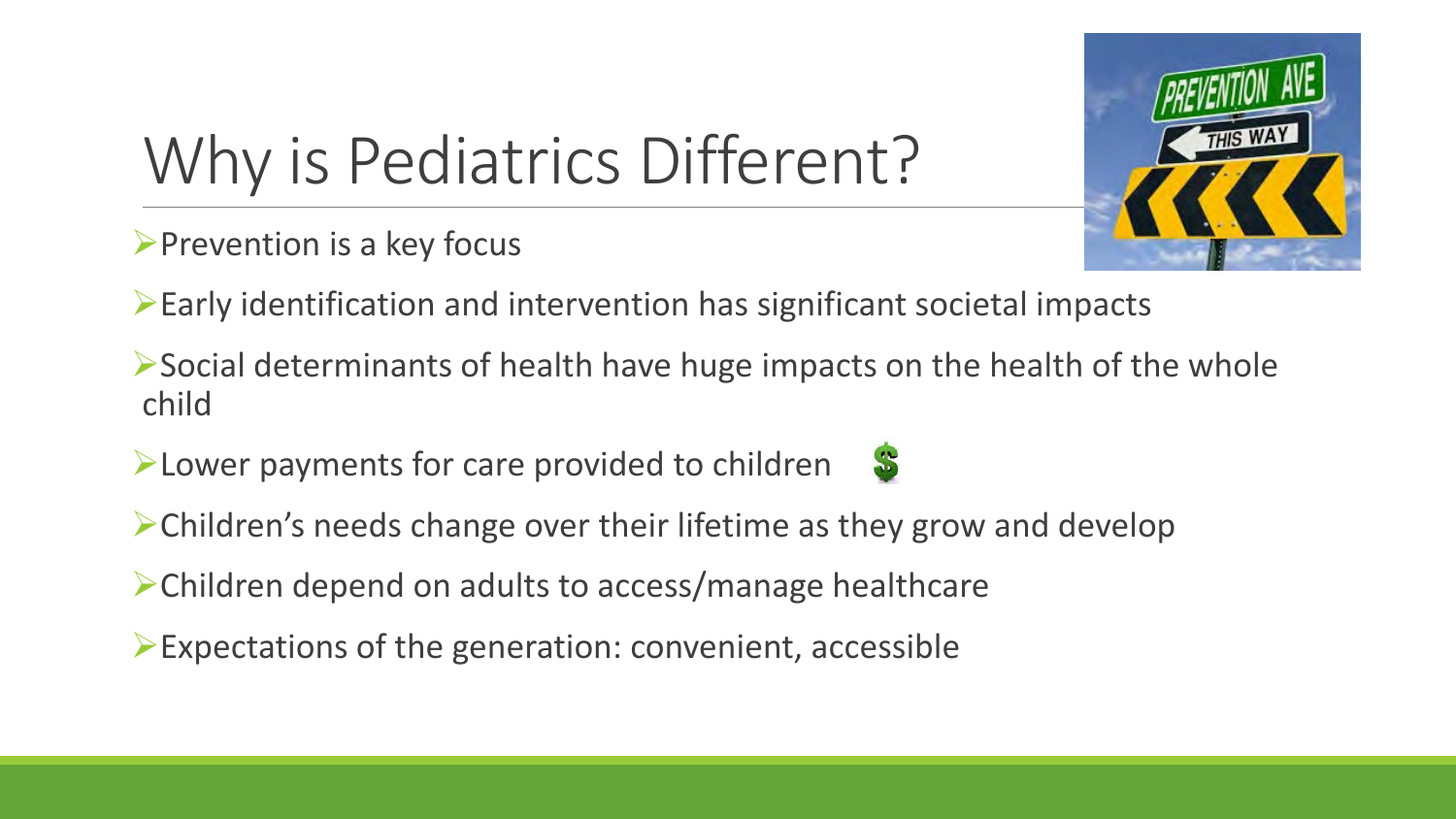#### What is the Solution?

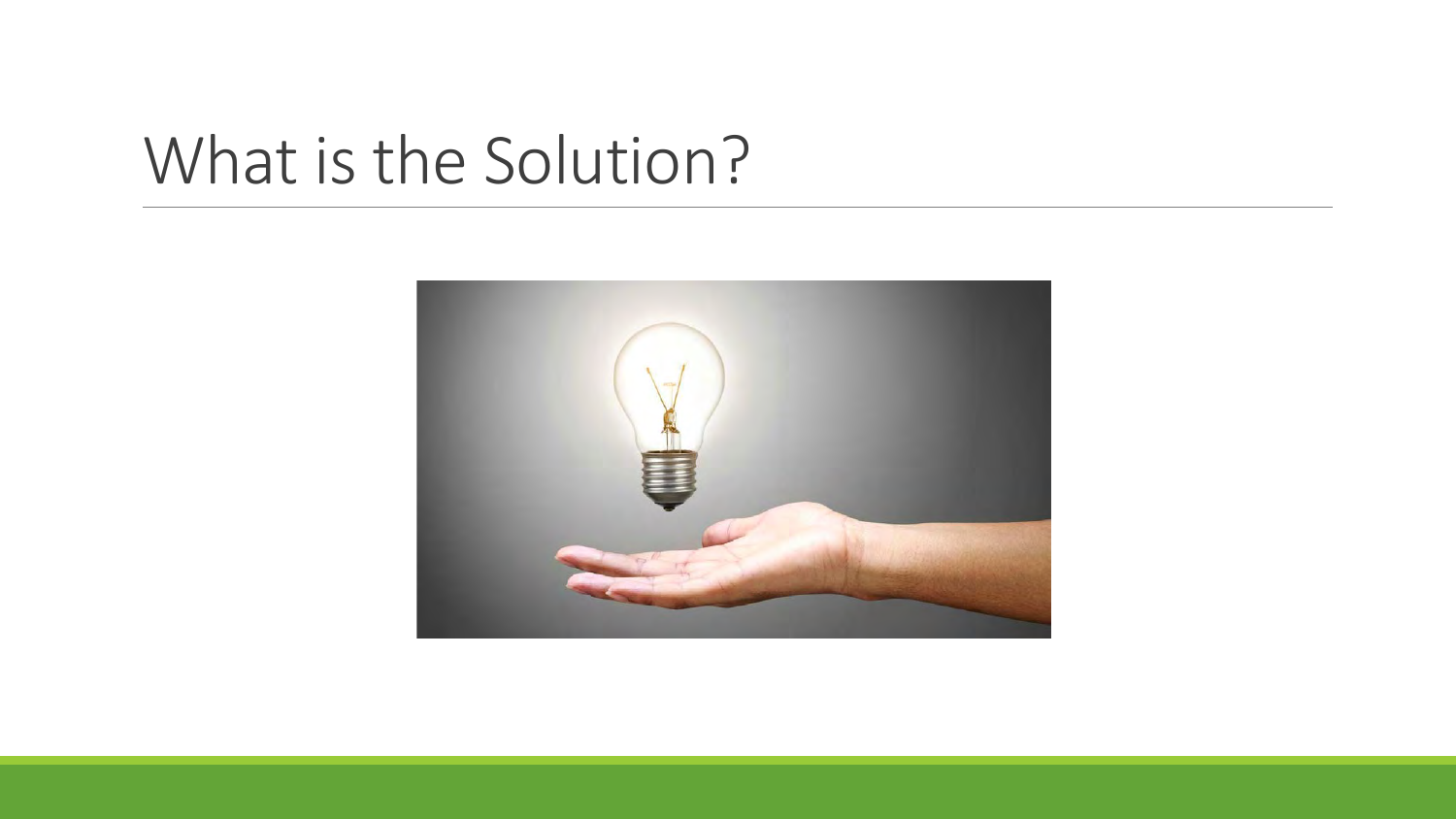#### Right Time, Right Place, Right Care

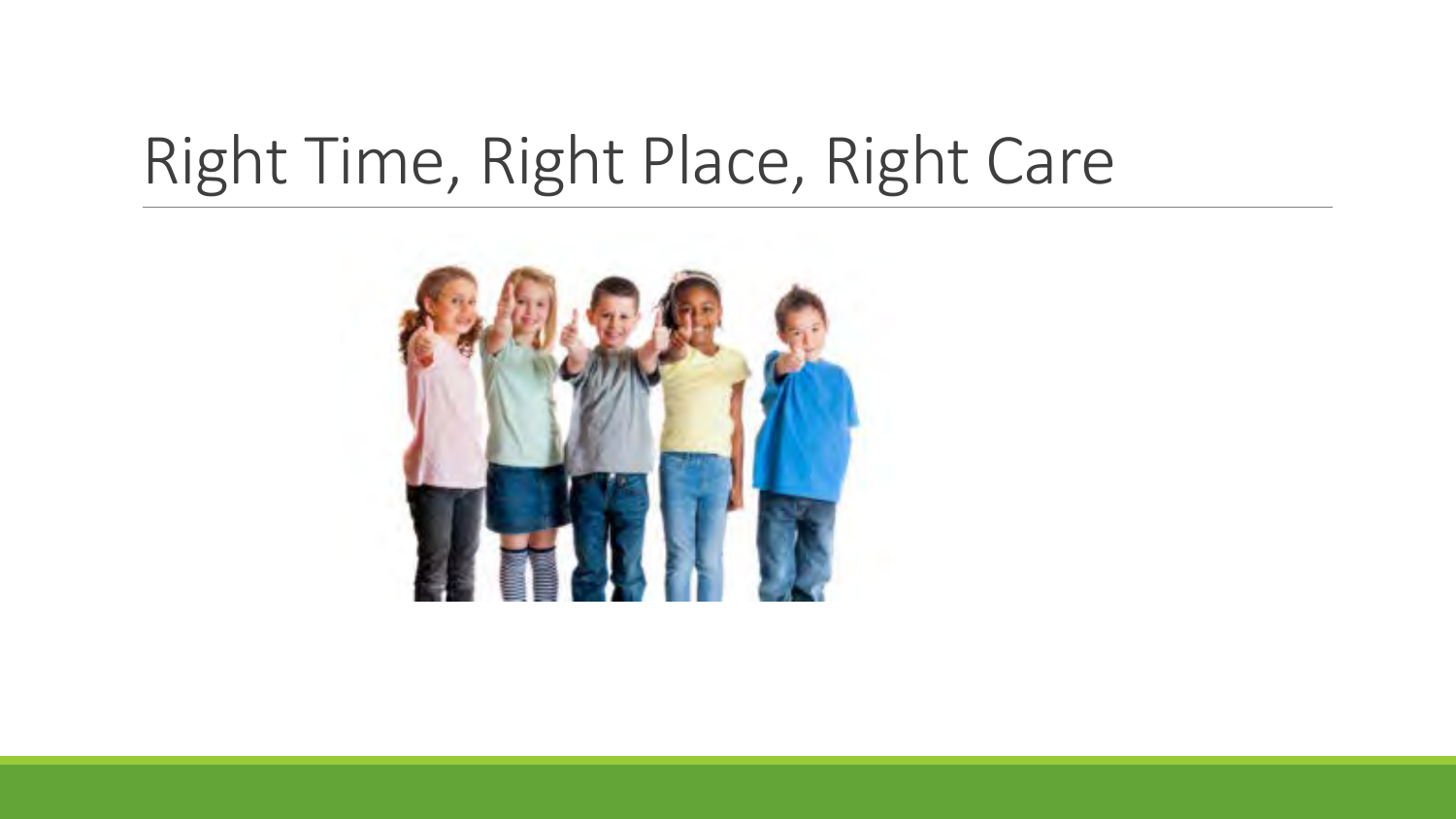

# When is the Right Time?

Preventive Services per Bright Futures Periodicity Schedule

Chronic Disease Management per Evidence-Based Guidelines and Early in Disease Management

- **Acute Care:** 
	- **≻Not too early**
	- **≻Not too late**
	- $\blacktriangleright$  Just right

Considers the Needs of the Patient and Family

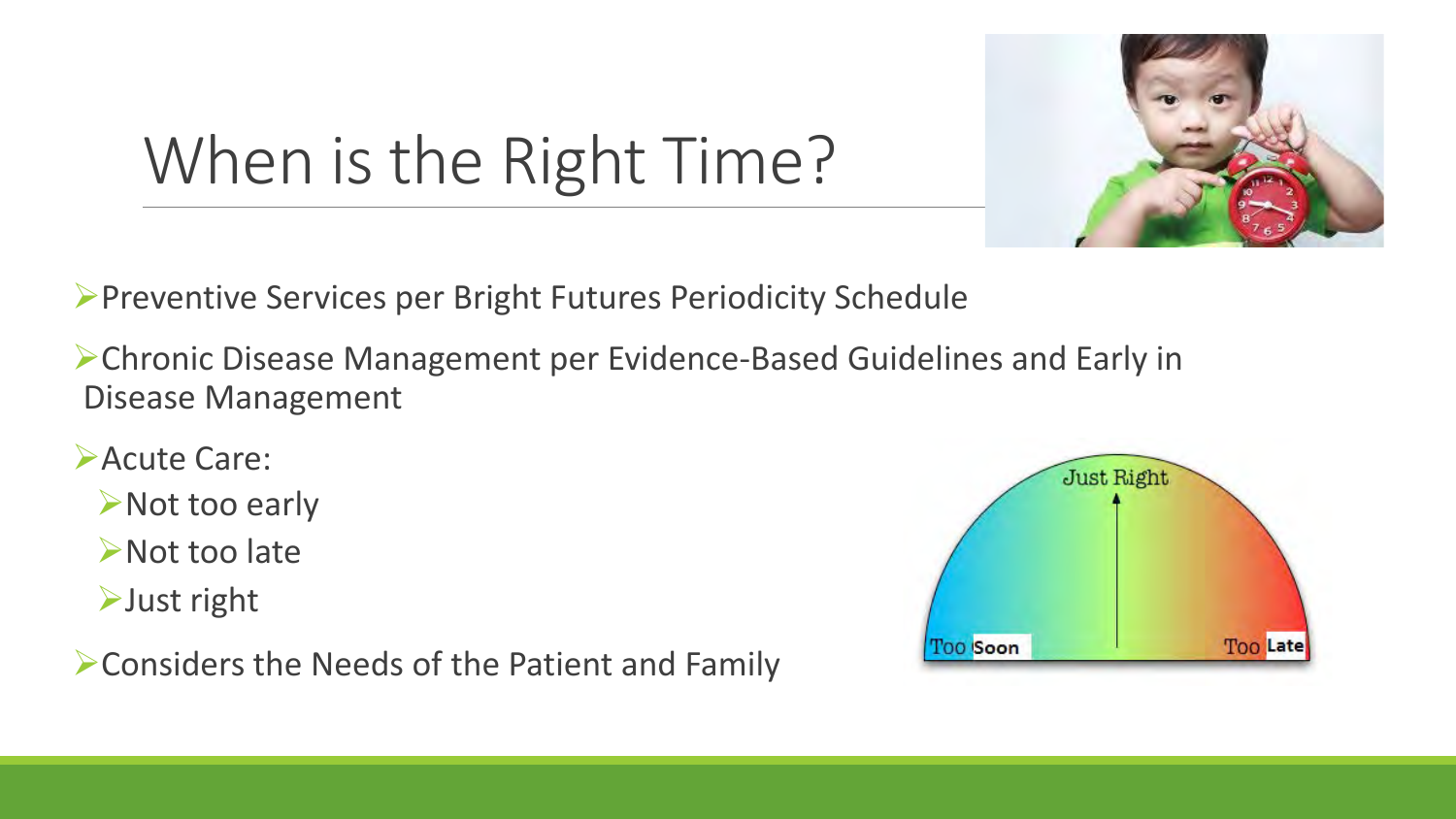#### What Can I Do to Improve Right Time?

**Example 2** Improved triage

 $\blacktriangleright$ Improve your website and make it device responsive

Add common information to social media

**► Give information to new patients** 

**Example 1** 

 $\blacktriangleright$  Improved after hours access for advice Who answers calls? **► Patient portal?** 

 $\triangleright$  Improved education at chronic care visits  $\triangleright$  Provider may NOT be the best person to do this



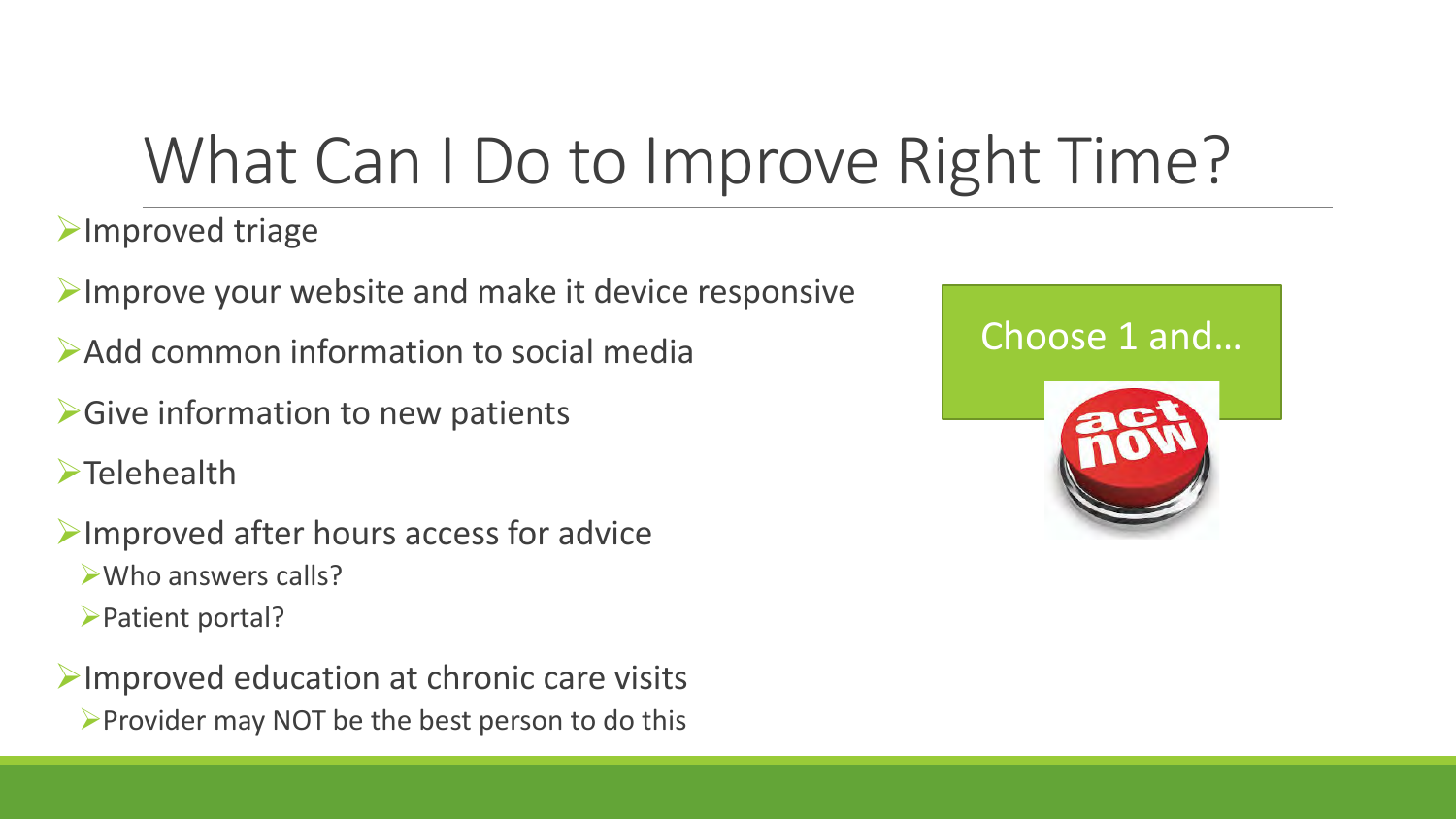# Where is the Right Place?

Medical Home for Most Preventive Services

Partner with Schools? Community Centers?

Appropriate Use of Specialty Services

**Acute Care** 

Considers the Needs of the Patient and Family

Considers Expertise and Total Cost of Care



**SCHOOL** 



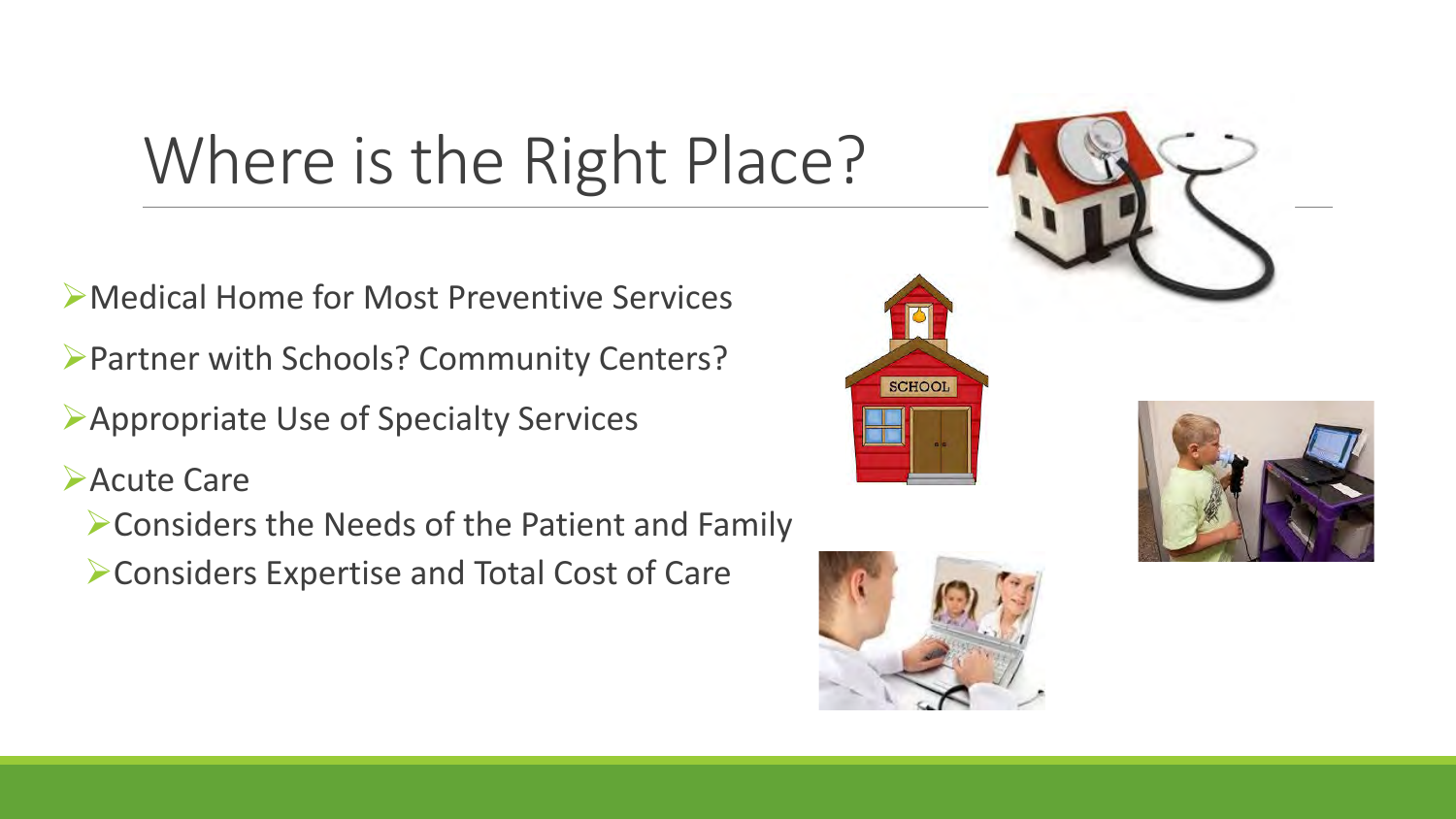#### What Can I Do to Improve Right Place?

- Work to improved avoidable ED visits
	- $\triangleright$  Need to get data on ED visits
	- Root cause analysis of why avoidable visits occurred
- Work to improve unnecessary RBC/Urgent Care visits  $\triangleright$  Need data of when this occurs
	- $\triangleright$  From patients, payers or both?
- **Elncrease your access** 
	- **≻Open access scheduling**
	- $\triangleright$  AM walk-in hours
	- $\blacktriangleright$ Telehealth
- **Example 2 Feliph 2 Feliph 2 Feliph 2 Feliph 2 Feliph 2 Feliph 2 Feliph 2 Feliph 2 Feliph 2 Feliph 2 Feliph 2 Feliph 2 Feliph 2 Feliph 2 Feliph 2 Feliph 2 Feliph 2 Feliph 2 Feliph 2 Feliph 2 Feliph 2 Feliph 2 Feliph 2 Feli**

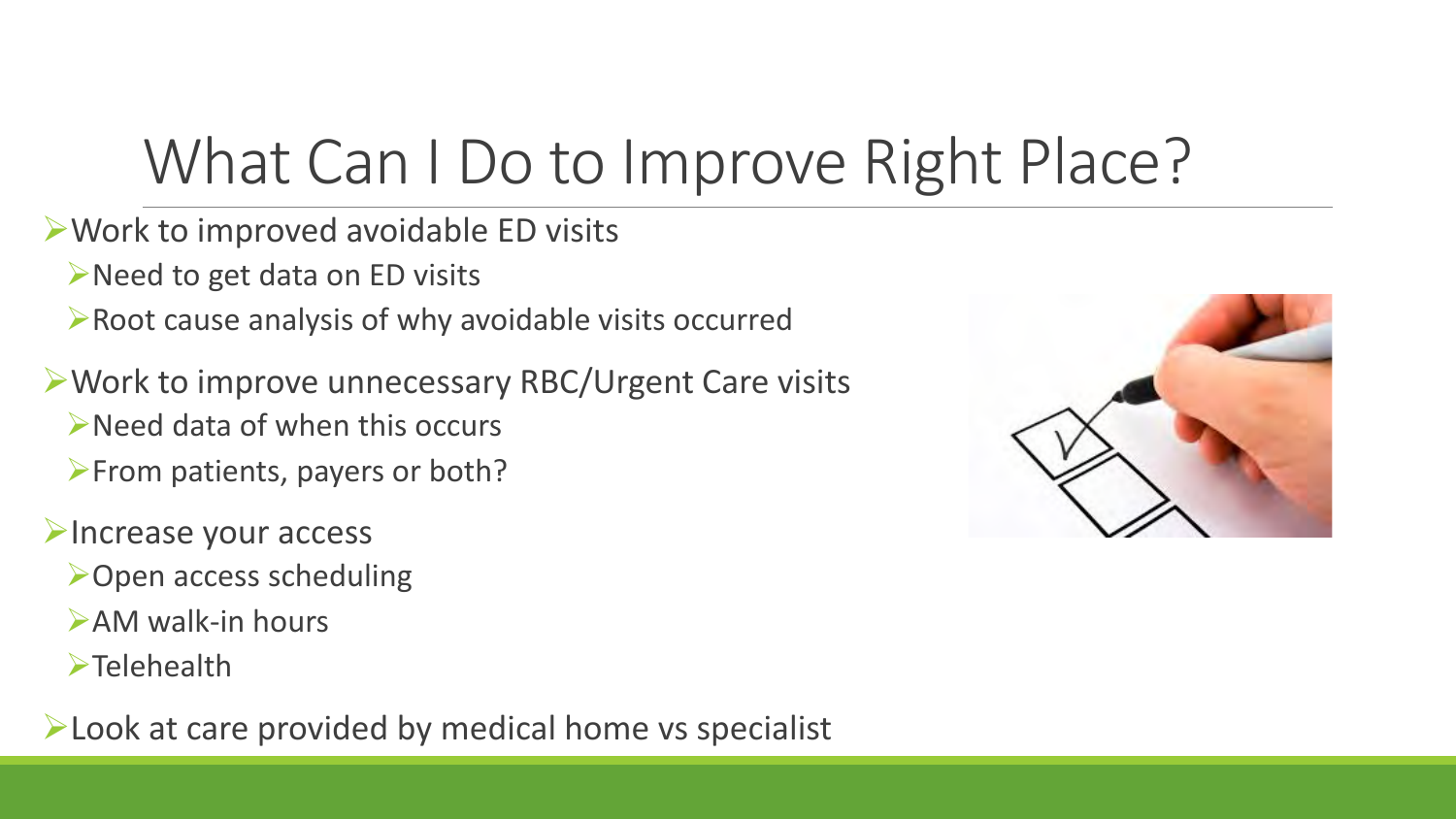#### What is the Right Care?

- Uses Evidence-based Guidelines where Available
- **Incorporates Team Based Care**
- $\triangleright$  Puts Patients and Families at the Center
- Coordinates Care with Medical Neighborhood
- Considers Social Determinants of Health
- Incorporates Mental and Behavioral Health

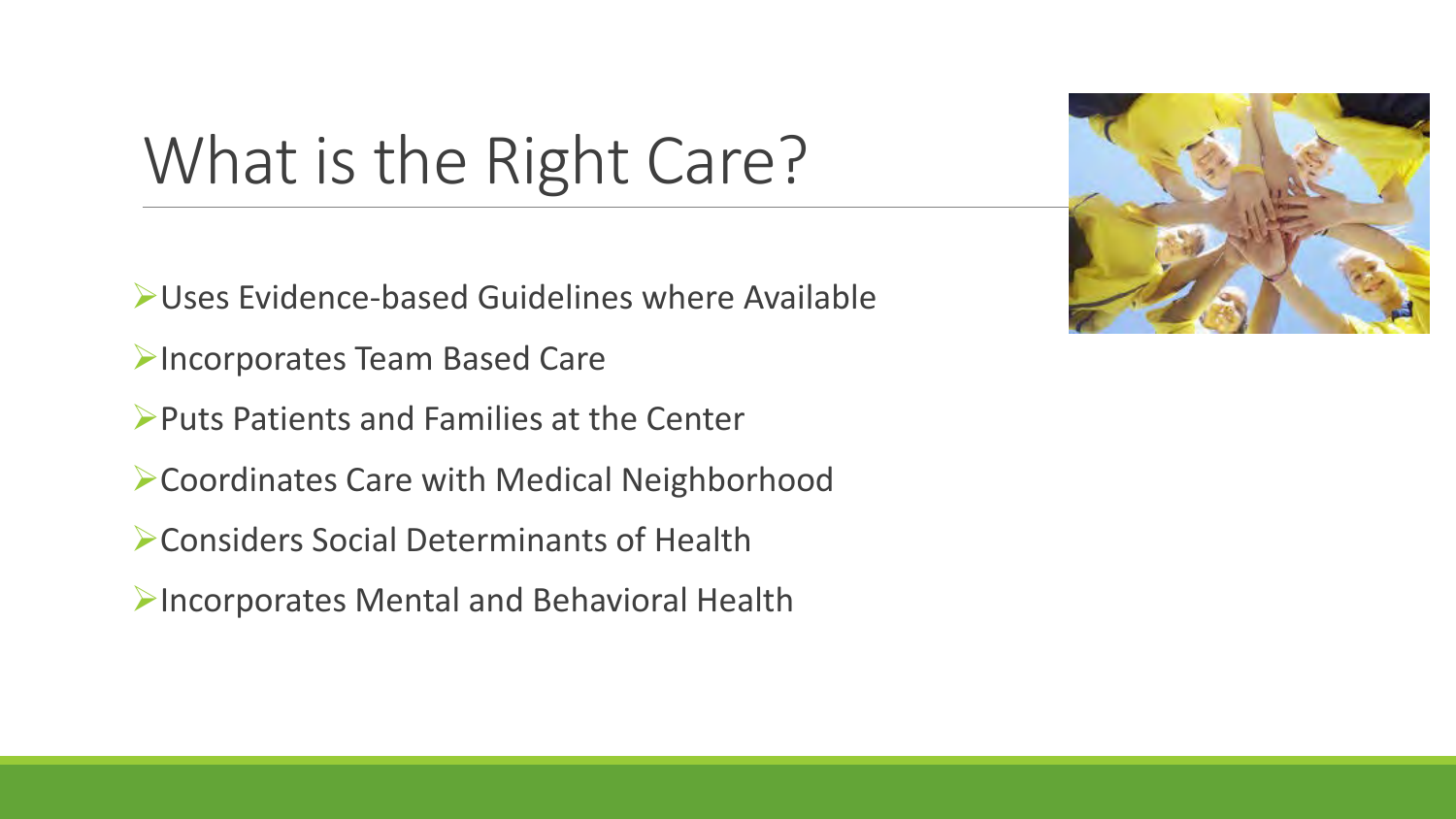### What Can I Do to Improve Right Care?

- Have providers agree on key care plans using evidence-based guidelines
	- $\triangleright$  No antibiotic use for URI, testing before antibiotics for pharyngitis, narrow spectrum antibiotics
	- Immunizations based on ACIP schedule including HPV
	- Controller medications & asthma action plans for patients with asthma
	- Appropriate follow-up services for ADHD, obesity
- $\triangleright$  RECALL preventive services on a monthly basis Well visits according to Bright Futures periodicity
	- Lead testing, fluoride varnish, developmental screening
- Social determinants of health screening
- Mental health screening/intervention/care coordination

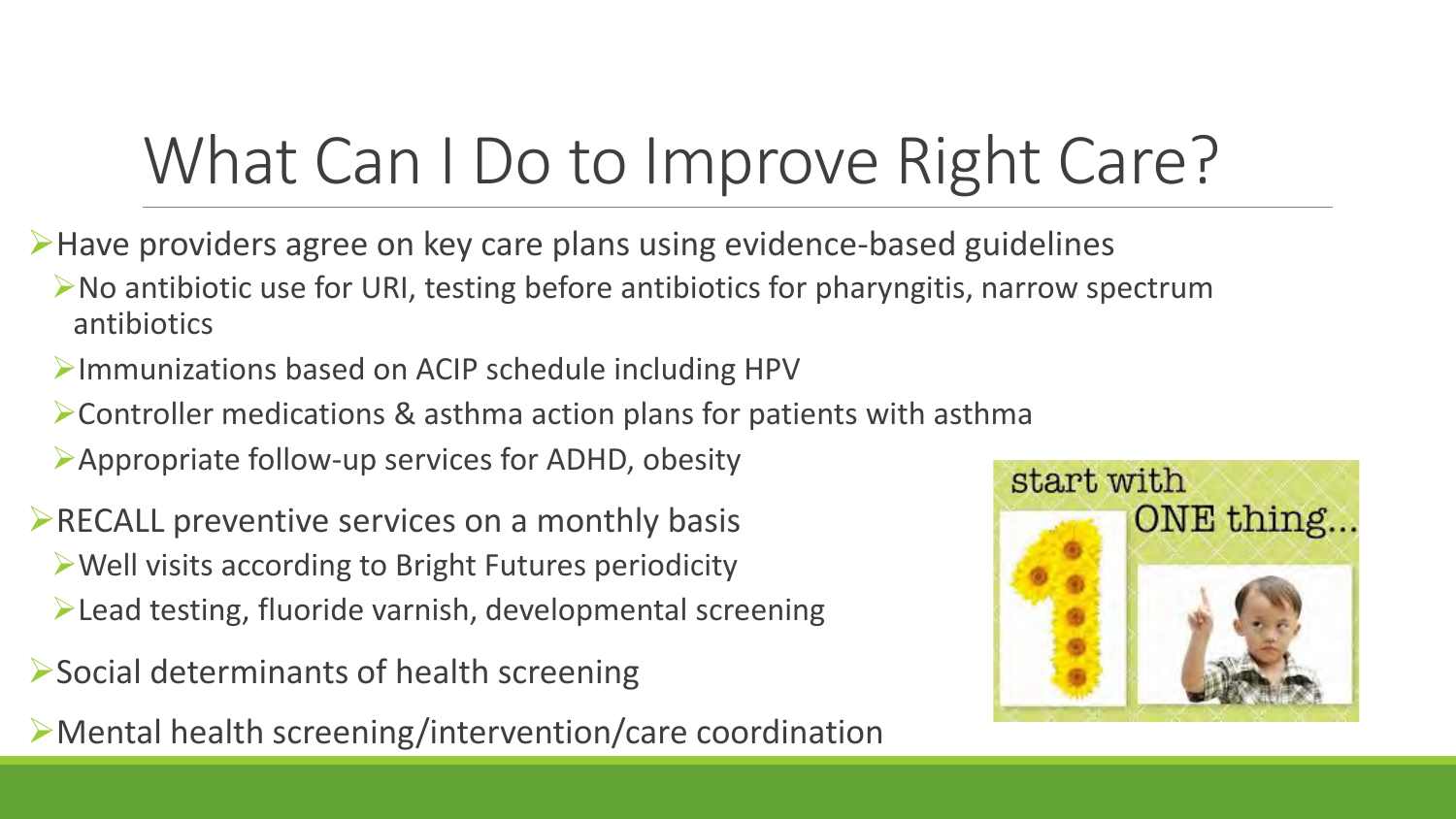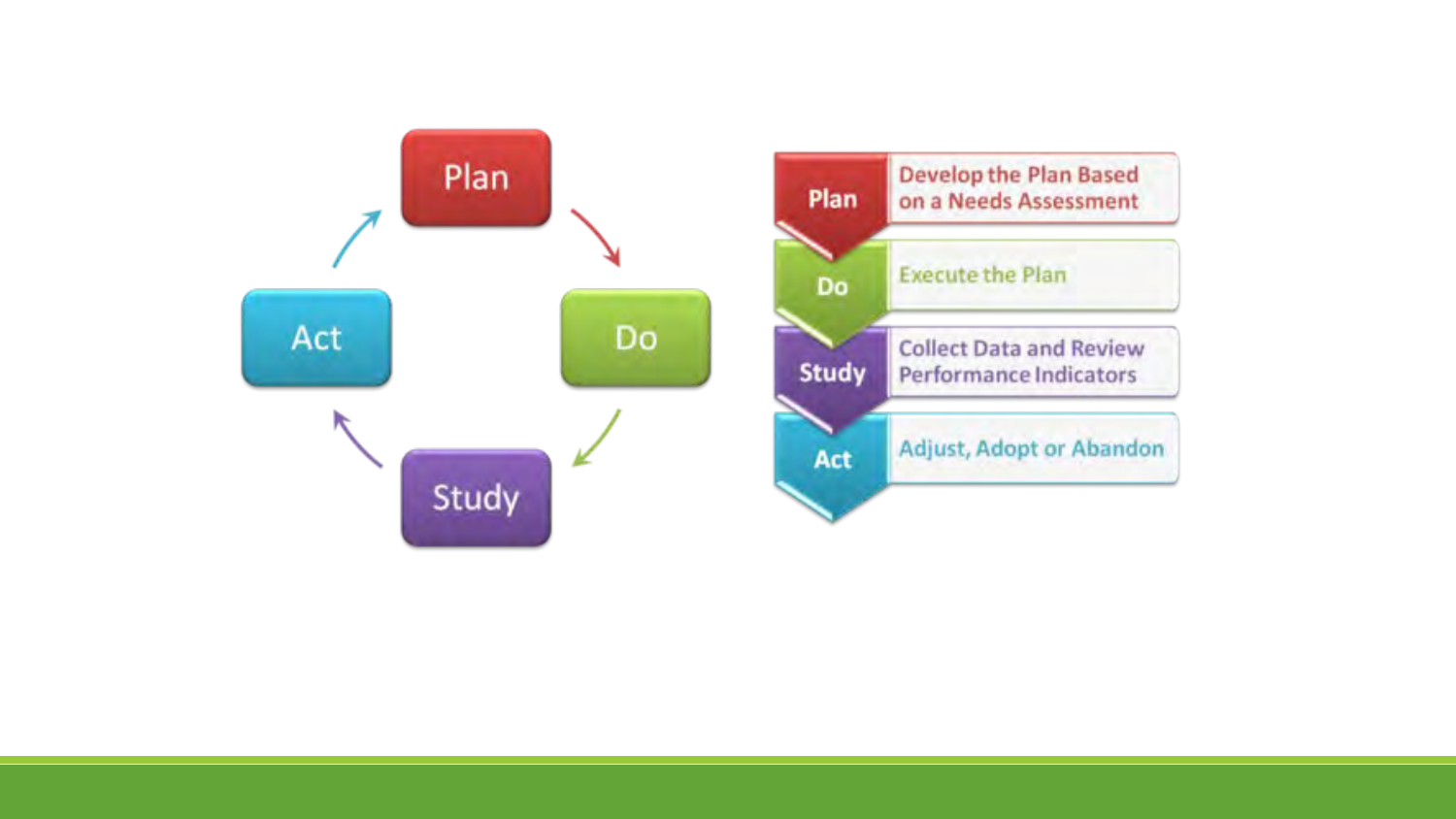#### Patient-Centered Medical Home

What does this mean?

How does it shift the practice focus?

Creating a culture of continuous practice improvement

 $\blacktriangleright$  Involving the patients and families

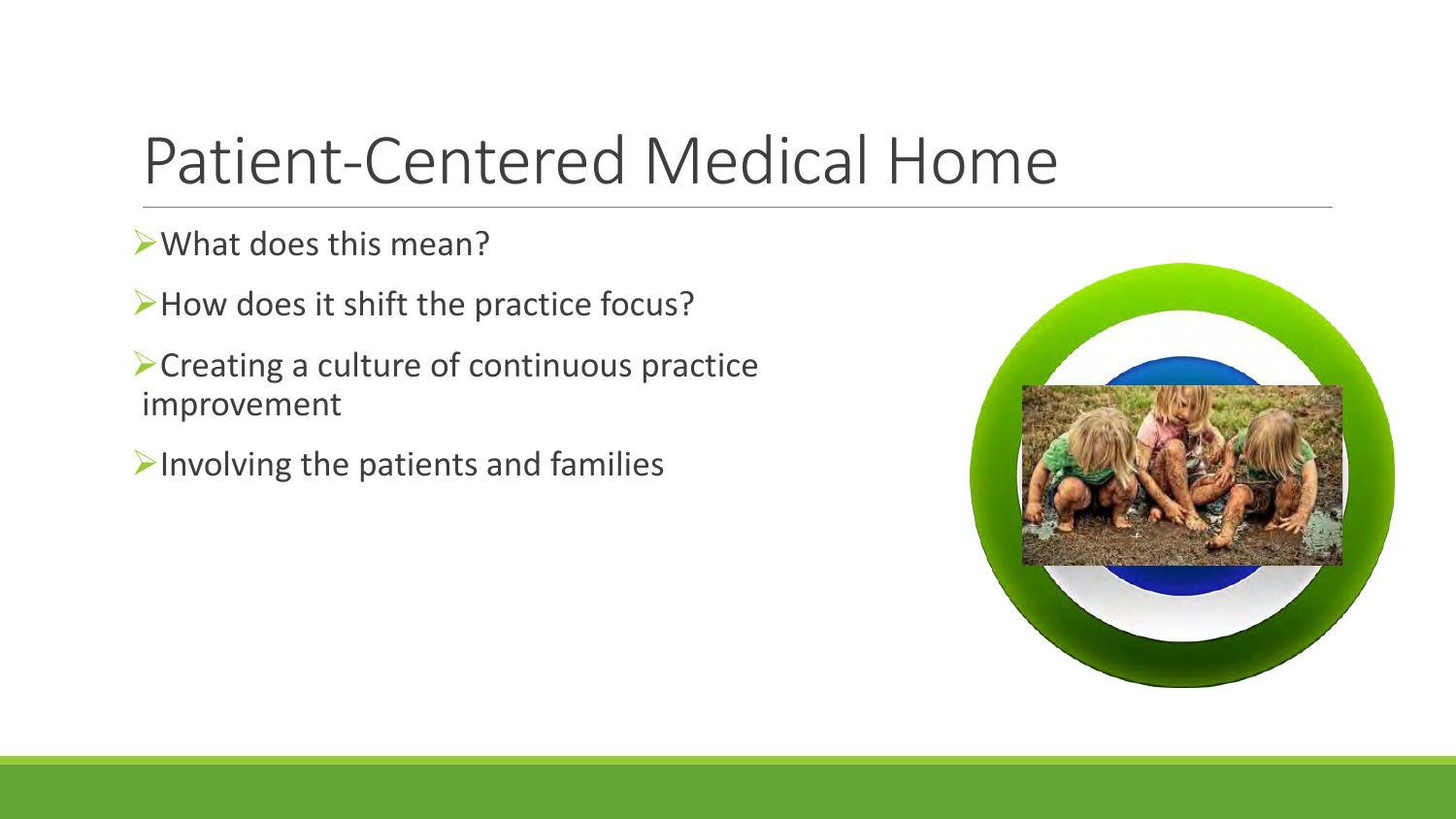#### PCMH: The New "Normal"

Models besides NCQA

Moving from "trying on" to transforming

Resources [National Center for Medical Home Implementation](https://medicalhomeinfo.aap.org/Pages/default.aspx)

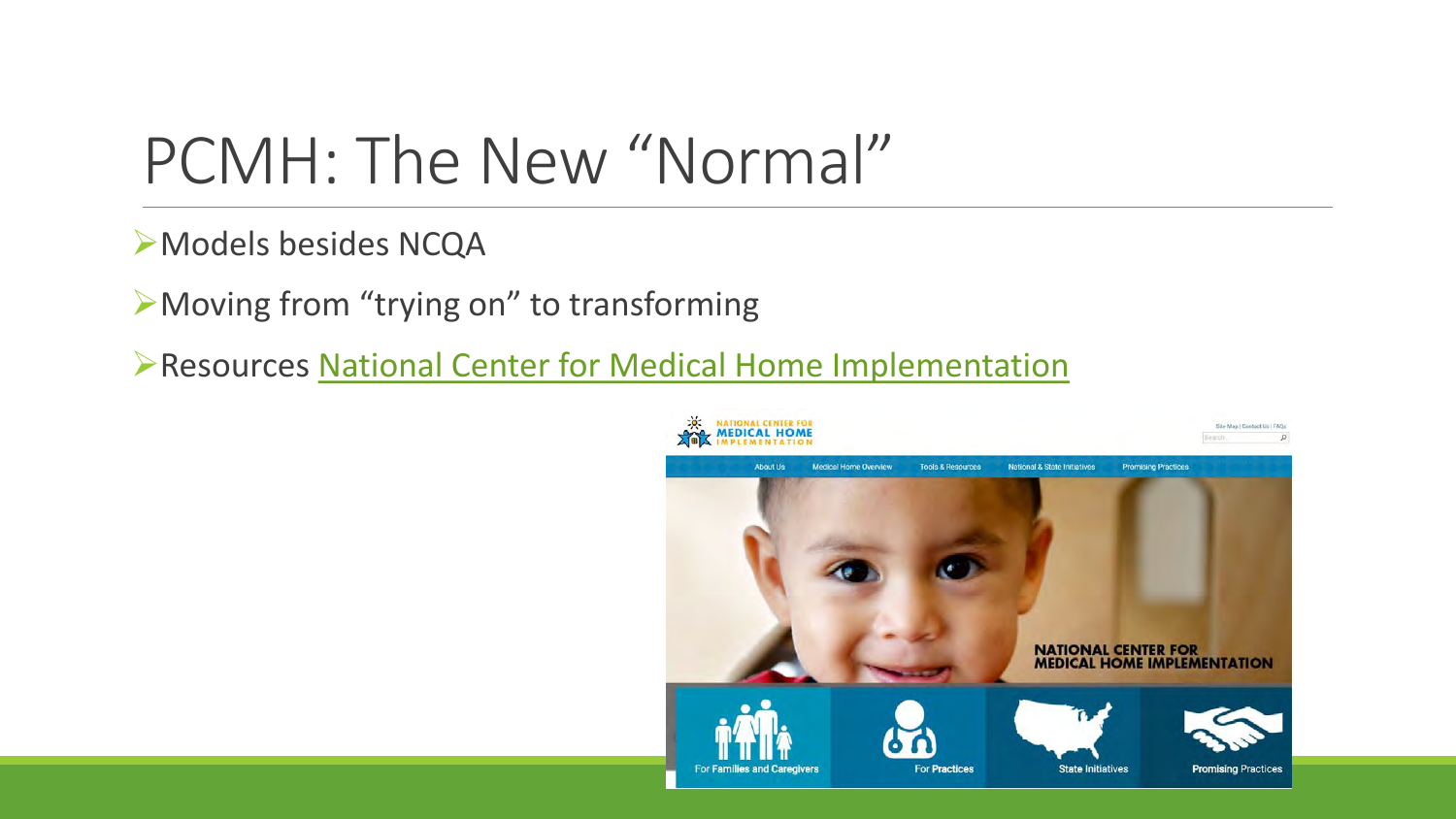#### Team Based Care

- Patient-family focused
- $\blacktriangleright$ Flexible
- **>Dynamic**
- Partnerships with schools, community resources, tertiary care centers
- Requires communication/collaboration



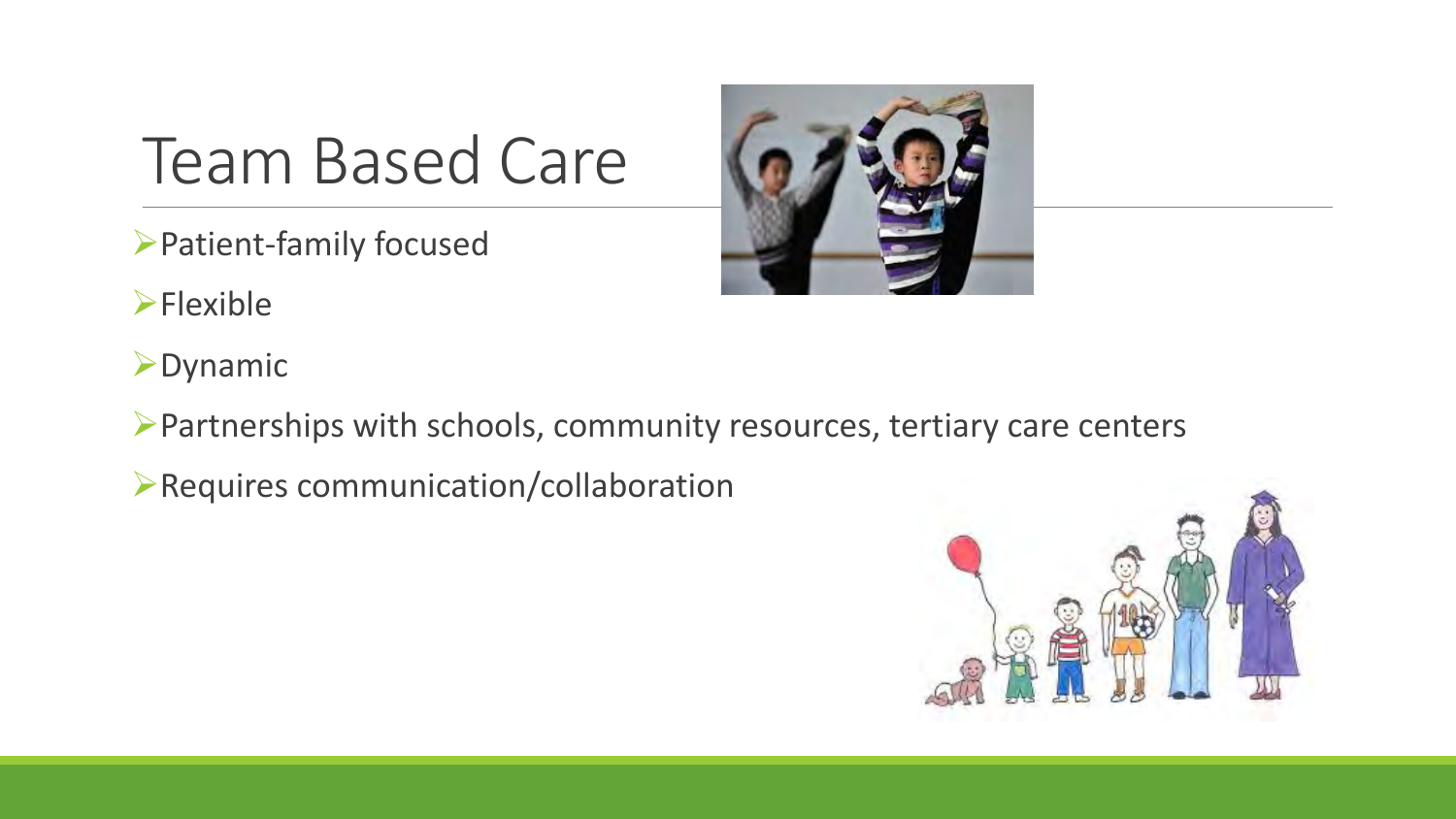#### Population Health

Shifts focus from the patients who reach out to you, to the whole panel of patients

- Who is your patient population?
	- **Age distribution**
	- Race/ethnicity/language
	- Geographic distribution
	- **>Insurance payer**
	- Medical problems
	- Social determinants of health
- Why does it matter?



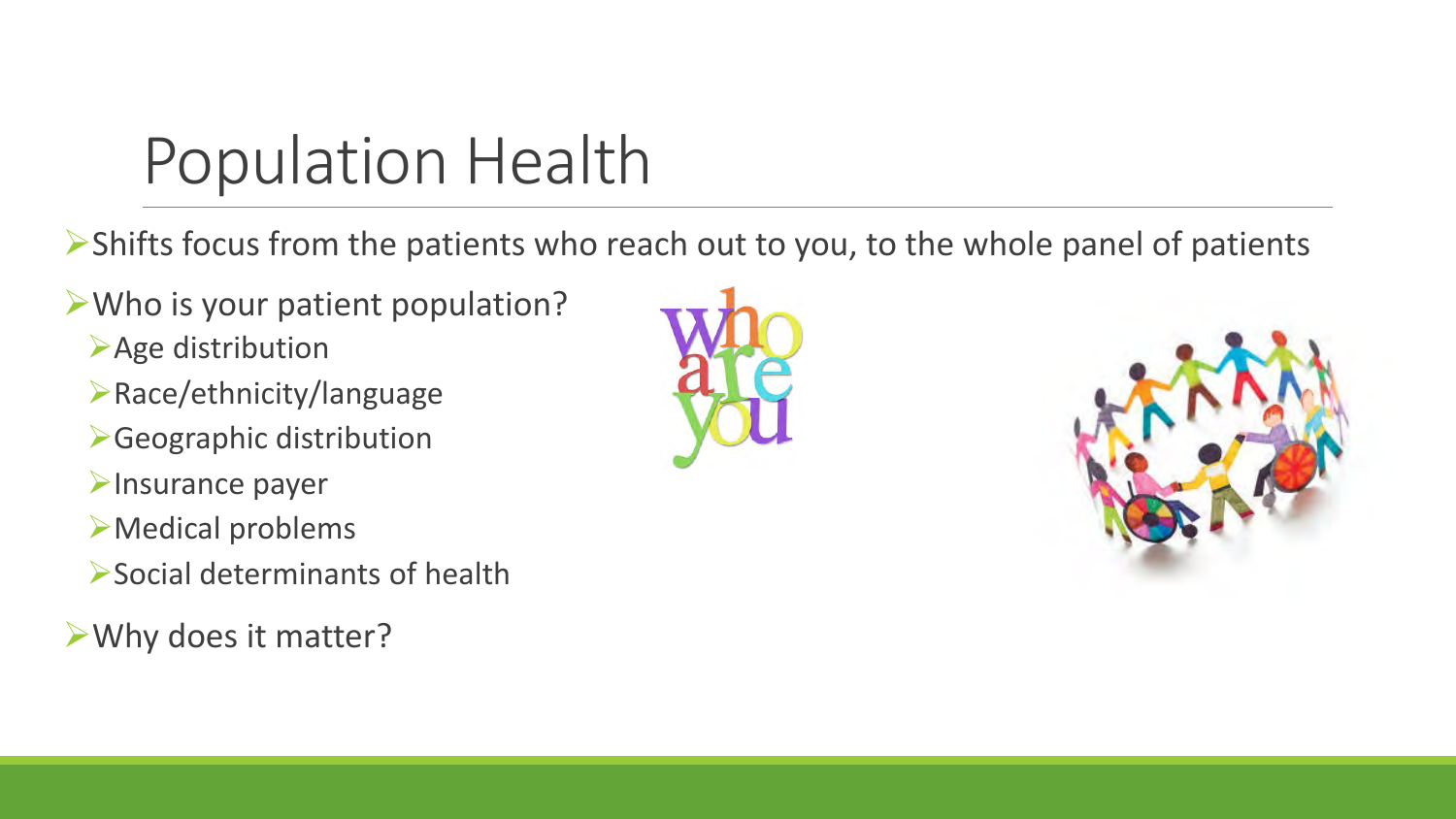# Patient/Family Engagement

 $\triangleright$  Meeting the patient and family where they are

 $\triangleright$  Giving them access in a way that works for them

 $\triangleright$  Patient and family see the value of investing in their own care and partnering with the practice and care team

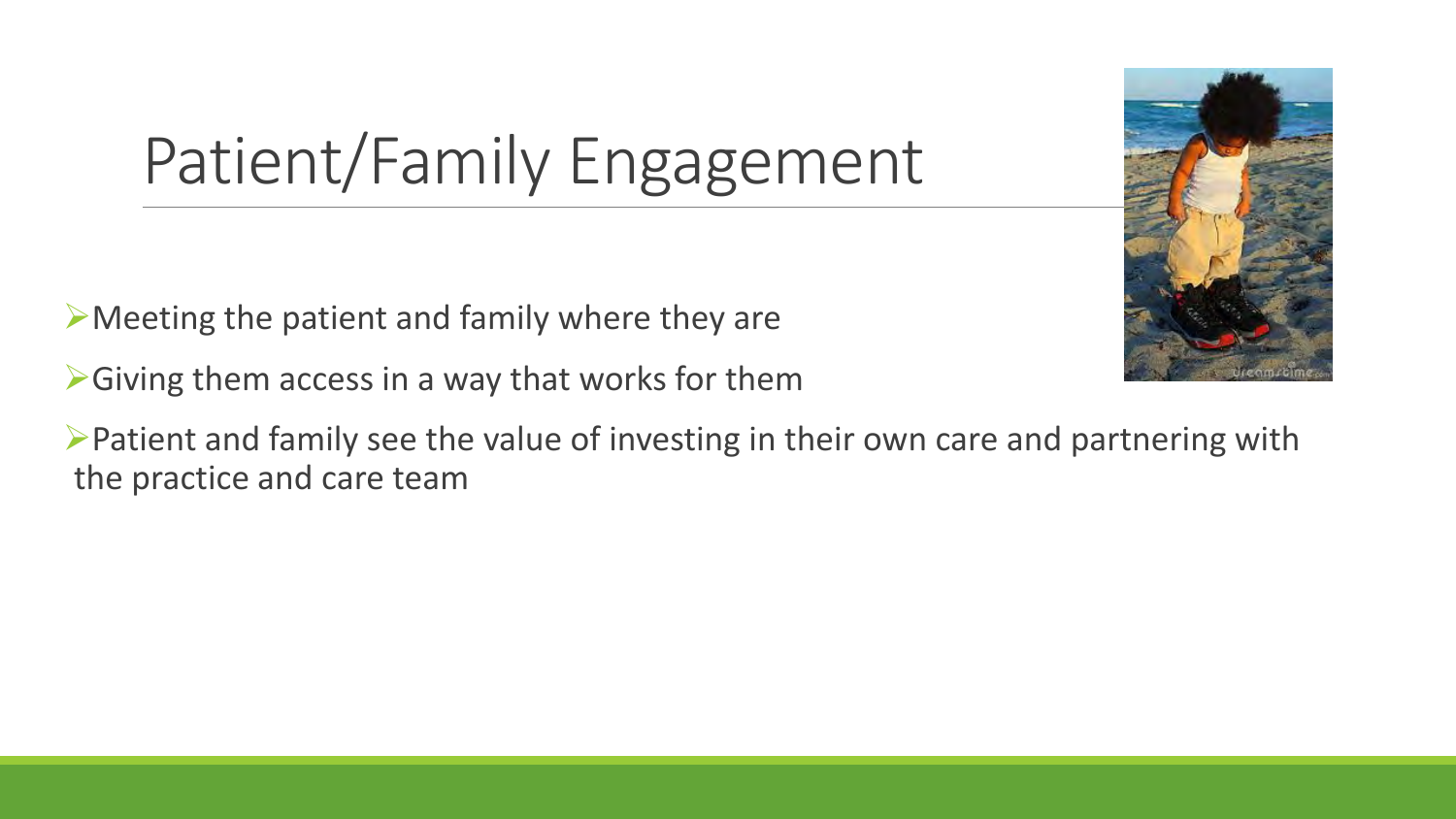#### What Else?





[Death By Zipcode: when address matters more than genetics](http://www.ama-assn.org/ama/ama-wire/post/death-zip-code-address-matters-genetics) (Troy Parks)

[Identifying Food Insecurity: 2 question screening tool has 97% sensitivity](http://www.aappublications.org/content/early/2015/10/23/aapnews.20151023-1)

[Safe Environment for Every Kid \(SEEK\) model](http://www.ncbi.nlm.nih.gov/pmc/articles/PMC3387892/)

Mental/Behavioral Health:

**1 in 5** [children](https://profiles.nlm.nih.gov/ps/retrieve/ResourceMetadata/NNBBHS) have a diagnosable mental health disorder that requires intervention or monitoring and interferes with daily functioning (Surgeon General Report)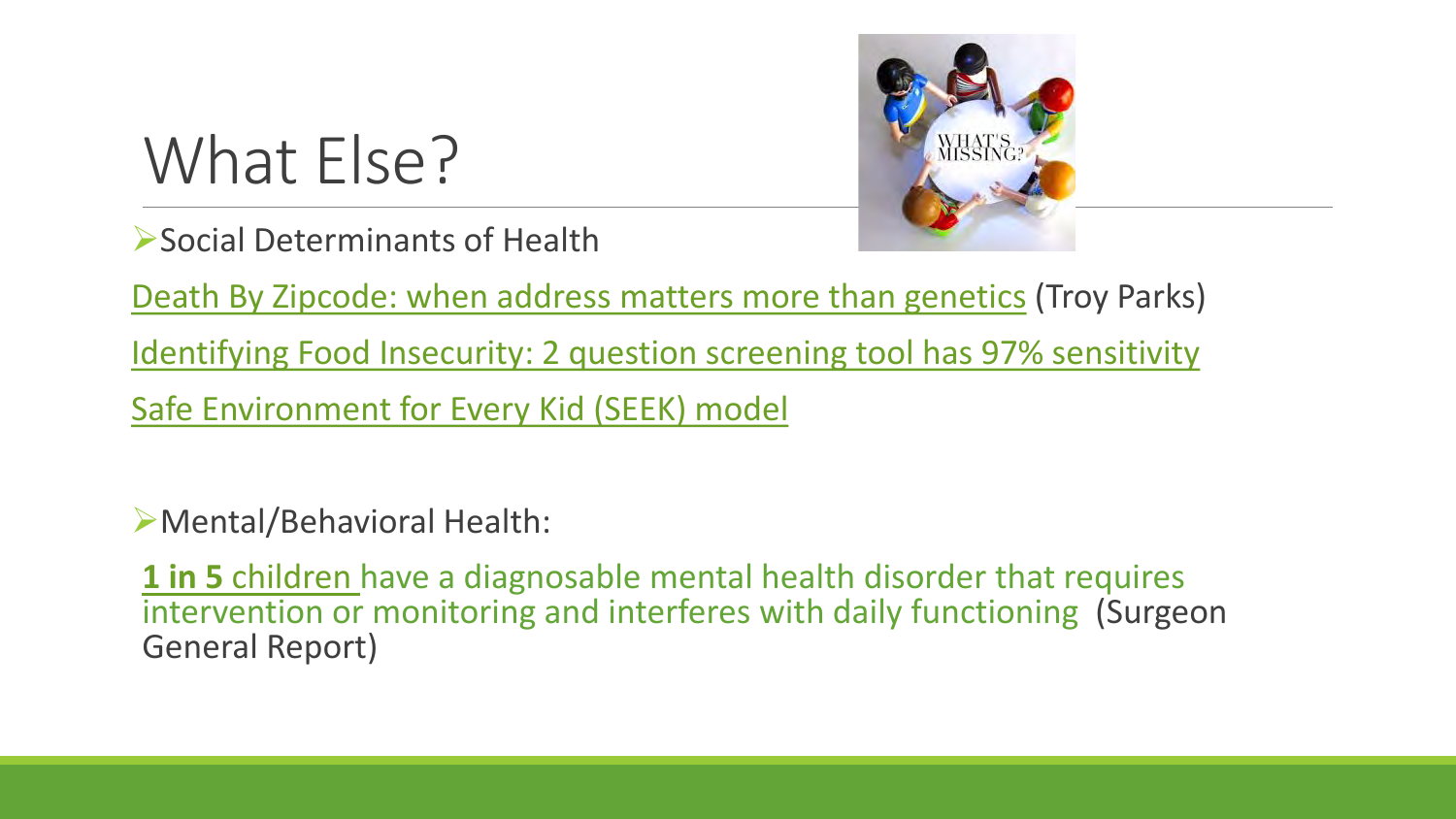#### Mental/Behavioral Health

- AAP Mental Health Toolkit: [Primary Care Tools](https://www.aap.org/en-us/advocacy-and-policy/aap-health-initiatives/Mental-Health/Pages/Primary-Care-Tools.aspx?nfstatus=401&nftoken=00000000-0000-0000-0000-000000000000&nfstatusdescription=ERROR:+No+local+token)
- AAP Mental Health Toolkit: [Reducing Administrative & Financial Barriers](https://www.aap.org/en-us/advocacy-and-policy/aap-health-initiatives/Mental-Health/Pages/Improving-Mental-Health-Services-in-Primary-Care.aspx?nfstatus=401&nftoken=00000000-0000-0000-0000-000000000000&nfstatusdescription=ERROR:+No+local+token)
- $\triangleright$ Integration in the Medical Home
- Prevention/Resilience:
	- [Zero to Three: Early Connections Last a Lifetime](https://www.zerotothree.org/resources/series/healthy-minds-nurturing-your-child-s-development)
	- [School Replaces Detention with Meditation](http://www.upworthy.com/this-school-replaced-detention-with-meditation-the-results-are-stunning)



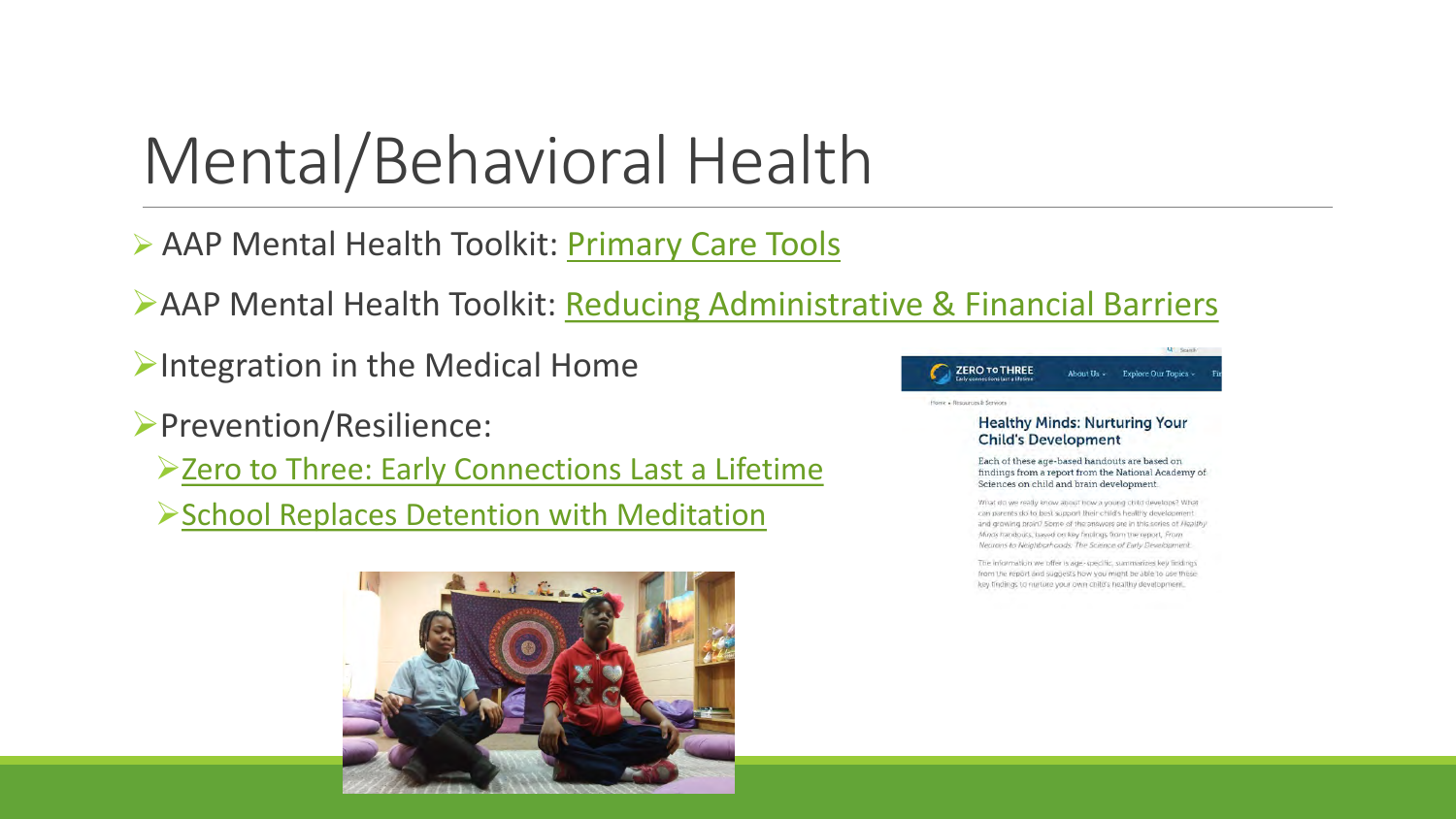#### Shifting Payment Models

Changing from: payment for what you do/what CPTs you submit in a claim

Changing to: payment for caring for the patient population

- **High Quality**
- Reduced Overall Costs
- Improved Patient Experience

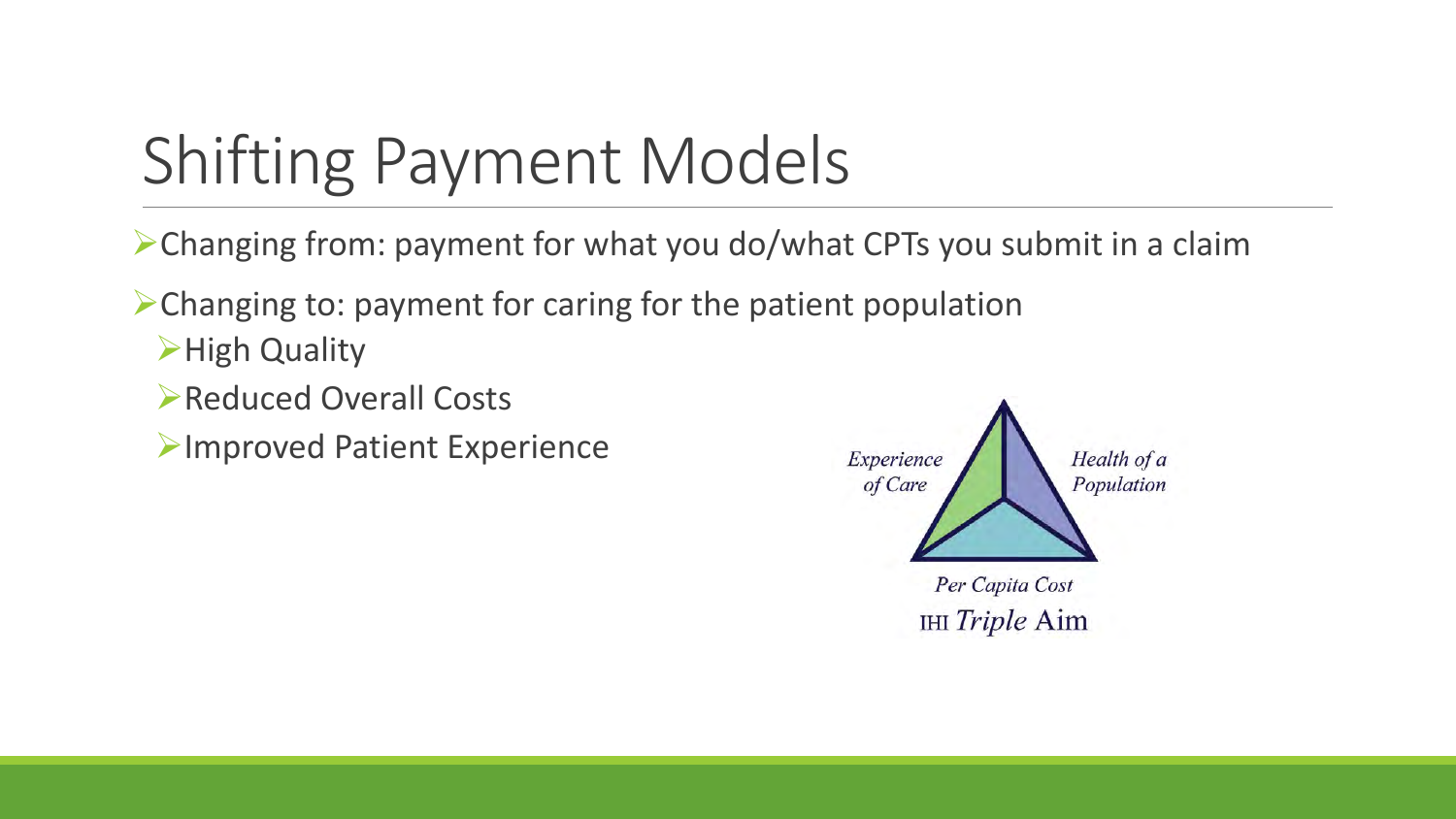#### Quadruple Aim: What's missing?

[Maybe Healthcare Needs a Quadriple](http://www.healthitoutcomes.com/doc/maybe-healthcare-needs-a-quadruple-aim-0001) Aim? (Danielle Miller) Let's Make 2016 the Year of the Quadruple Aim (Larry Sobal)

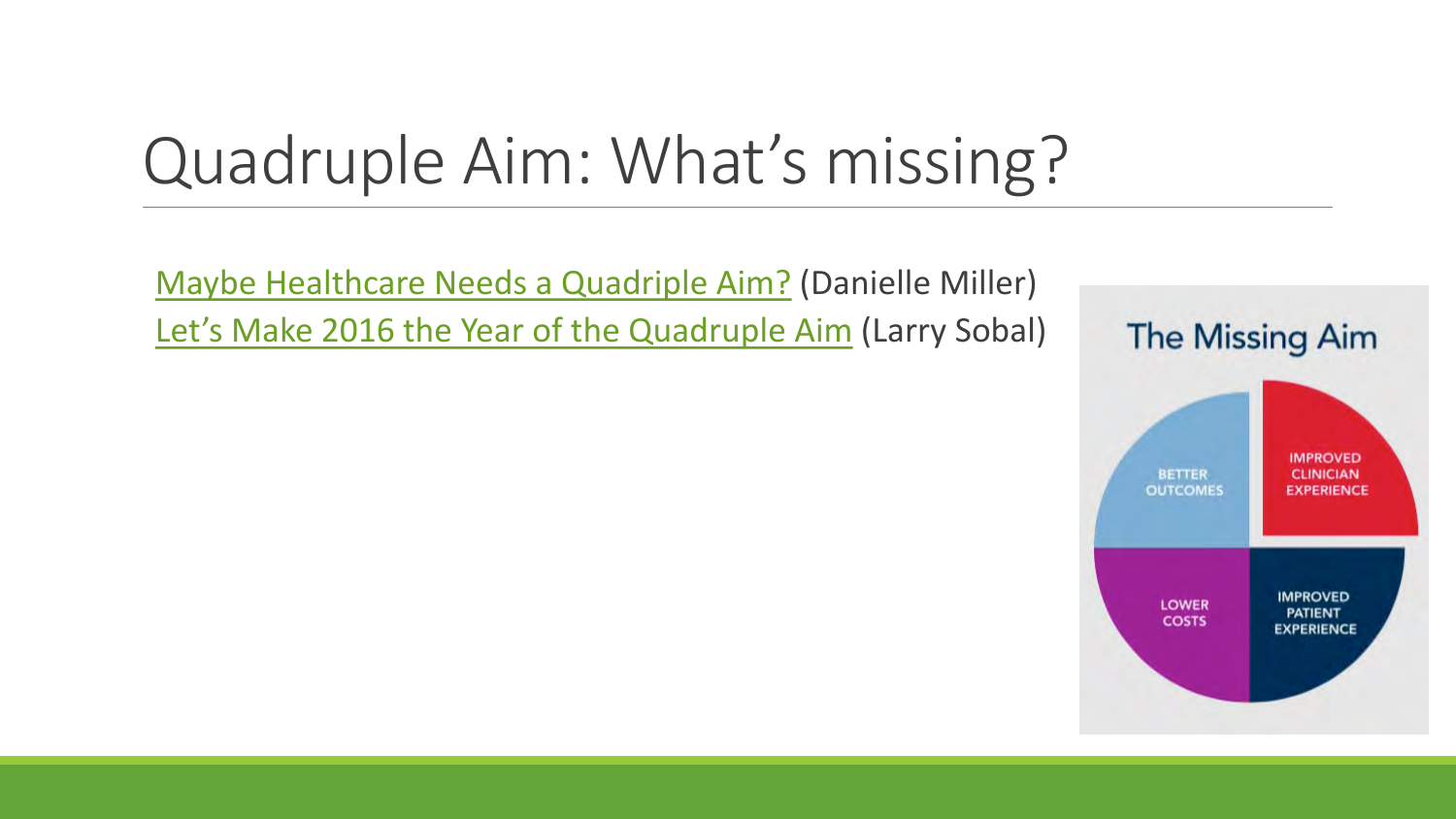# Why Telehealth?



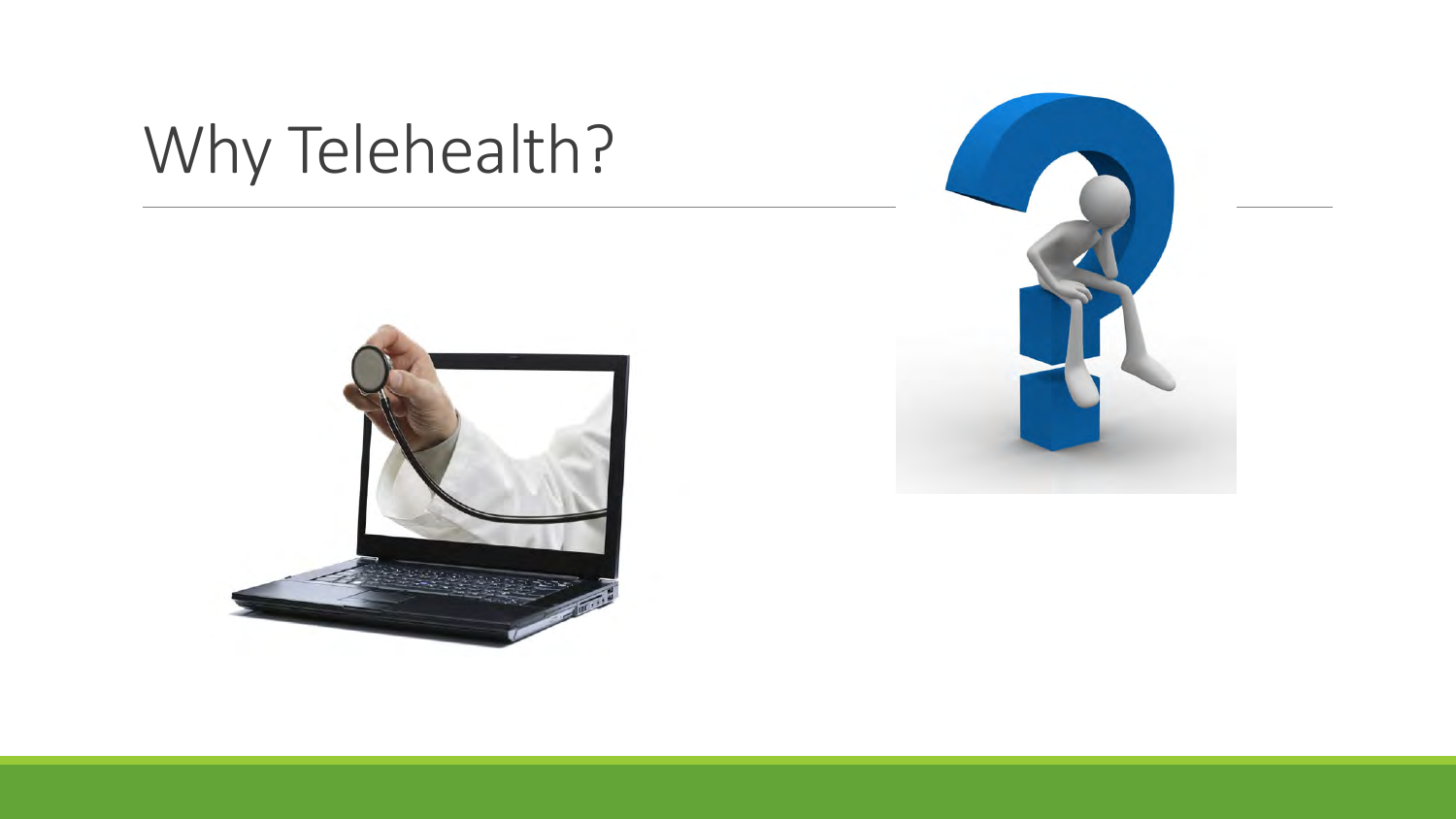# Common Reasons to Embrace Telehealth

Employers and payers promoting direct to consumer Telehealth without integration to the medical home

- Patients going to the Urgent Care/Retail Based Clinics due to convenience
- $\triangleright$  Patients going to the Emergency Department unnecessarily
- $\triangleright$  Practice being held accountable for total cost of care and has the potential to bring down utilization costs
- Want to extend the reach of your medical home

Survey: 9 in 10 large employers will offer telehealth next year

SHARE 49

By Jonah Comstock | August 10, 2016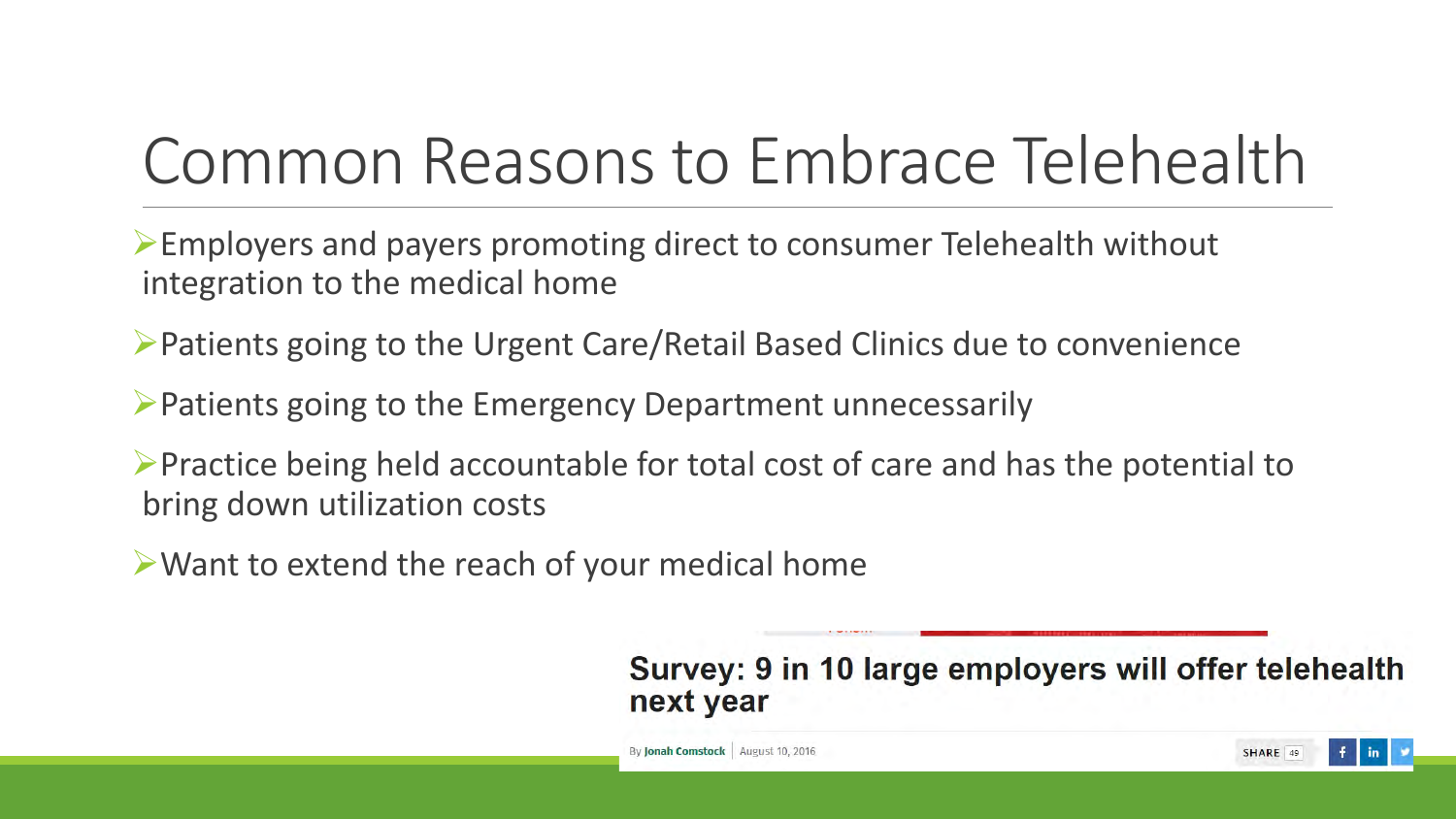#### Extend the Medical Home Beyond the Office Walls

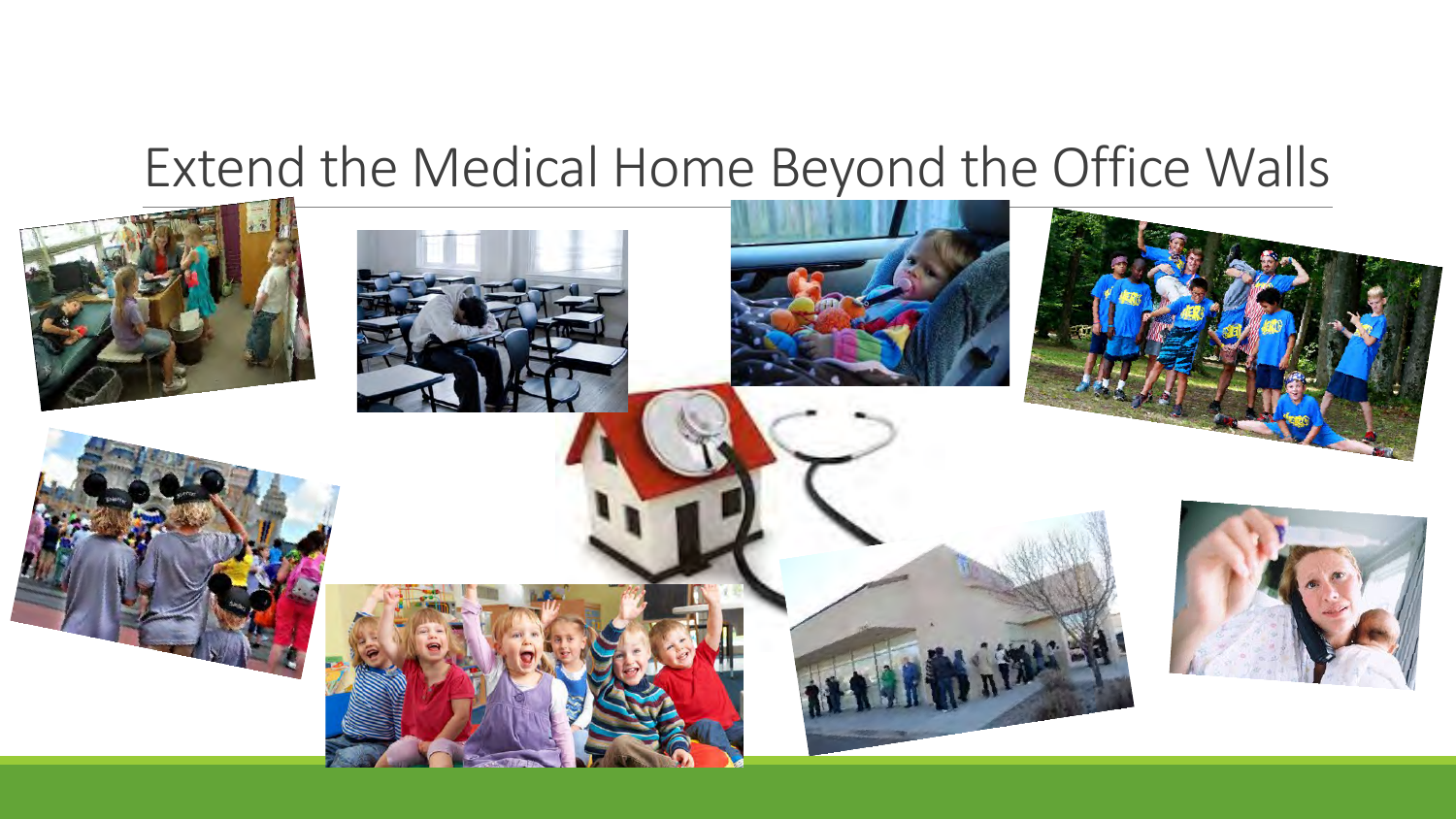# Stories from the field…..

 $\triangleright$  Evaluating a rash in a daycare: "Oh, my! Is this chickenpox?"

Picking up a sick child from daycare: "My oldest has a dance recital, do I really need to miss it to come to the office?"

Anxious teen at camp: "The camp nurse says we have to go to crisis at the local hospital, can't you help us? You *KNOW* her!"

College freshman with ADD: "How am I supposed to get home for a recheck?"

Waiting at the Retail Based Clinic in a really long line on a Sunday: "She has this really crusted area under her nose. I think it's infected, do I have to wait in this long line or come in tomorrow and have her miss school?"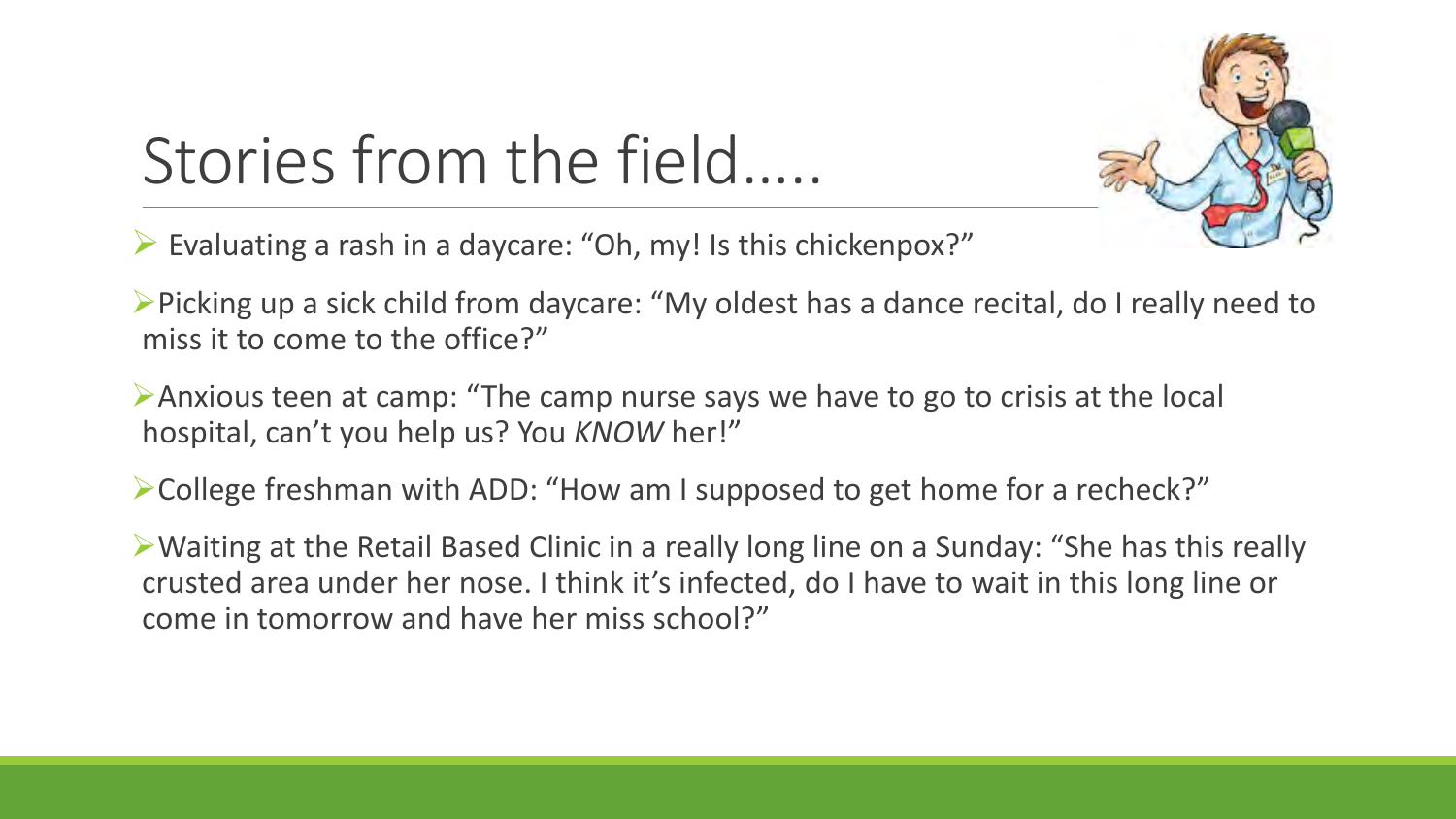#### Medical Home Telehealth Visits

 $\triangleright$  Triage and handling of acute problems

**≻Handling after hours issues** 

 $\blacktriangleright$  Follow-up visits for acute care

Follow-up visits for chronic care

Mental health

▶ Provided by PCP

 $\triangleright$  Mental health integration into the medical home

**≻Connecting to Specialty Care** 

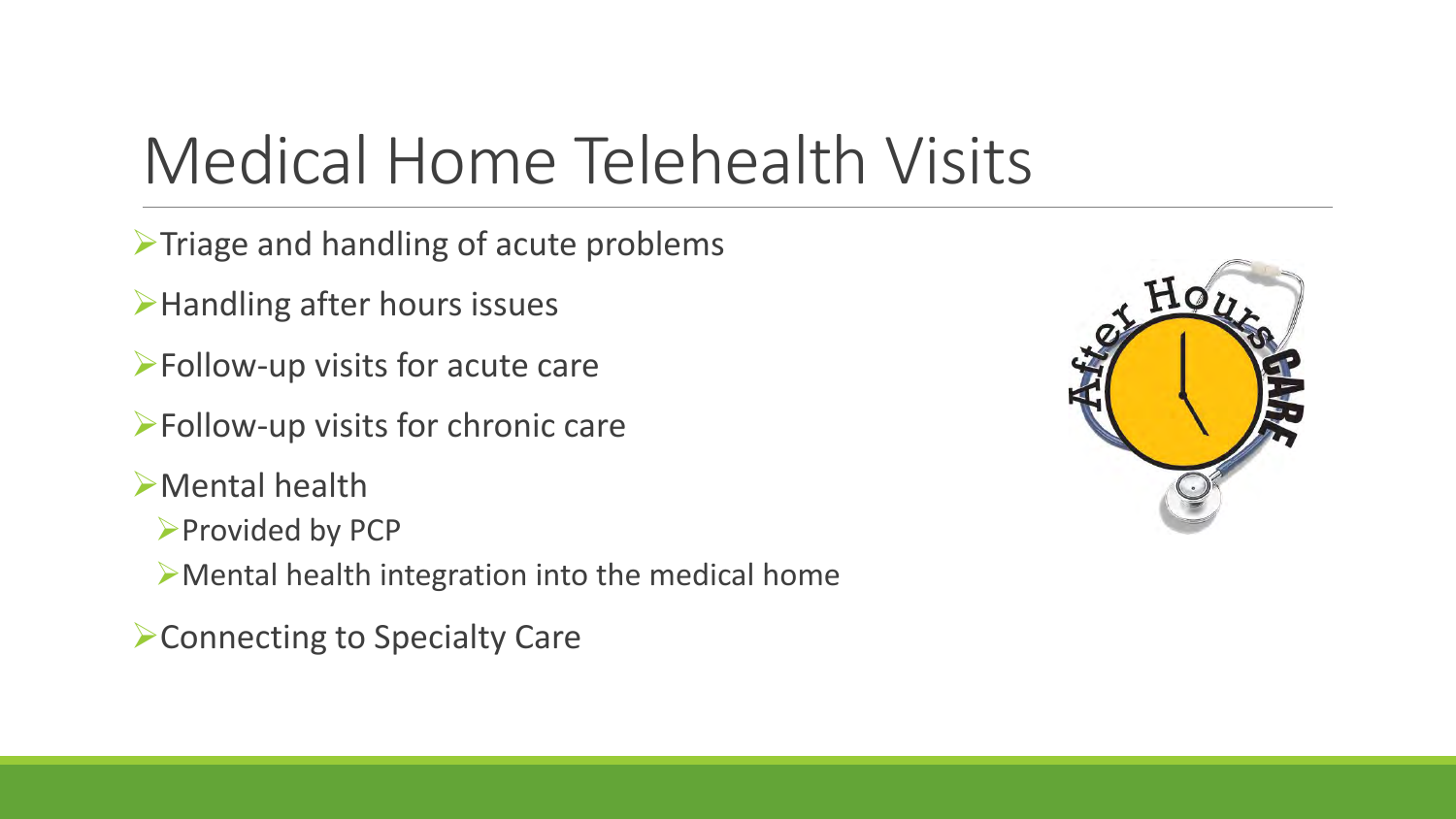#### What's Happening in Your Area?

Large Payer Care First **DOES** pay for Telehealth Visits

**→ 3+ million subscribers including 500,000 children** 

 $\triangleright$  Offers free platform to use for their beneficiaries

Paying same rate as E/M with –GT modifier (BEWARE: PAYER SPECIFIC!)

 $\blacktriangleright$  Early data: mostly adult visits

 $\triangleright$ In District of Columbia

Some Medicaid MCOs paying Children's National PCPs for Telehealth visits

 $\blacktriangleright$  Also using E/M with –GT modifier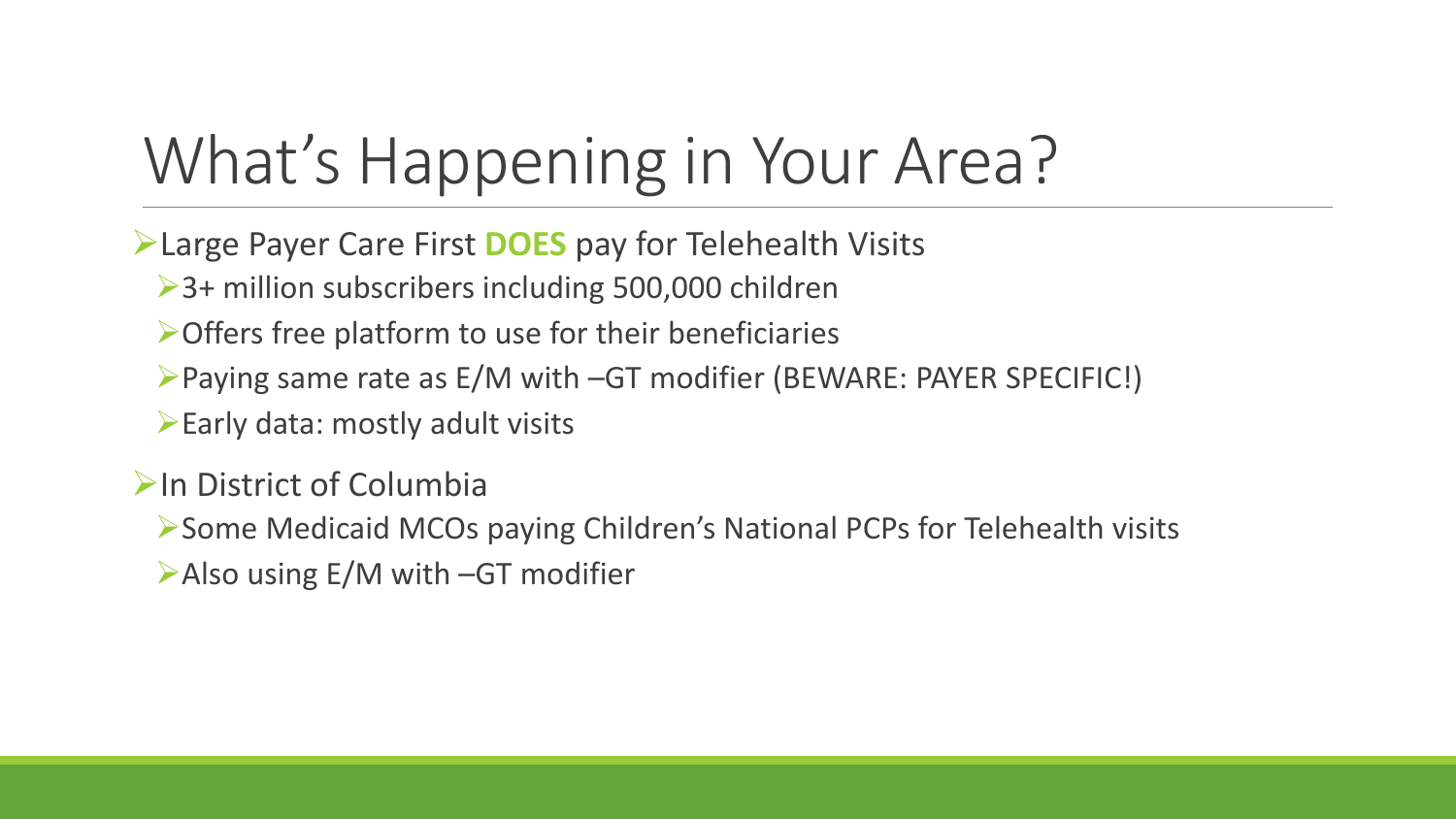| Carefirst <b>&amp;</b>           |                                                                                                                                                                                                                                                                              | $\overline{1}$ research<br>$-$ |
|----------------------------------|------------------------------------------------------------------------------------------------------------------------------------------------------------------------------------------------------------------------------------------------------------------------------|--------------------------------|
| <b>Join Our Networks</b><br>Home | Programs/Services<br><b>Resources</b>                                                                                                                                                                                                                                        | Login                          |
|                                  | Telemedicine: A Virtual Option for Patient Visits                                                                                                                                                                                                                            |                                |
|                                  | Due to advances in technology, telemedicine has emerged as a critical health care component that can help improve your<br>patients' access to timely and cost-effective care.                                                                                                |                                |
|                                  | When performed correctly – in a secure and easy-to-use way that protects privacy – telemedicine can support your current<br>patient care efforts by providing a versatile and convenient option for meeting with them.                                                       |                                |
|                                  | A long standing PCMH program goal has been to encourage participating practices to offer extended hours of operation and<br>flexible primary care backup services to patients.                                                                                               |                                |
|                                  | CareFirst's Telemedicine Program (TMP) continues to support this goal by encouraging use of the Video Visit – a way for you<br>to meet with patients using a real-time, user-friendly, integrated audio and video connection through your computer, tablet or<br>smartphone. |                                |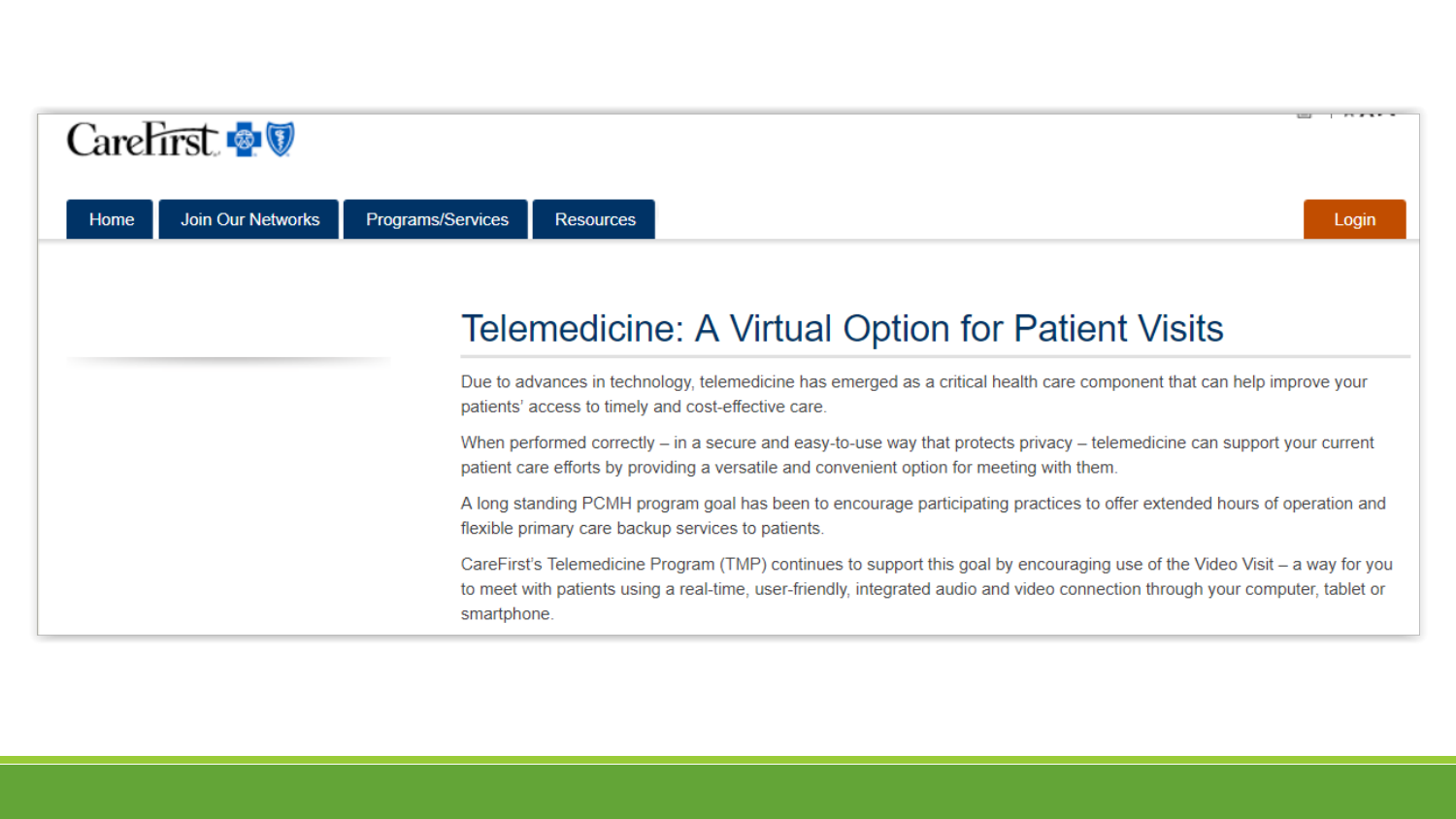#### Why Are Payers Interested?

**Reduce Unnecessary Emergency Department Visits** 

**Reduce Unnecessary Urgent Care Visits** 

**Reduce overall TOTAL COST OF CARE!**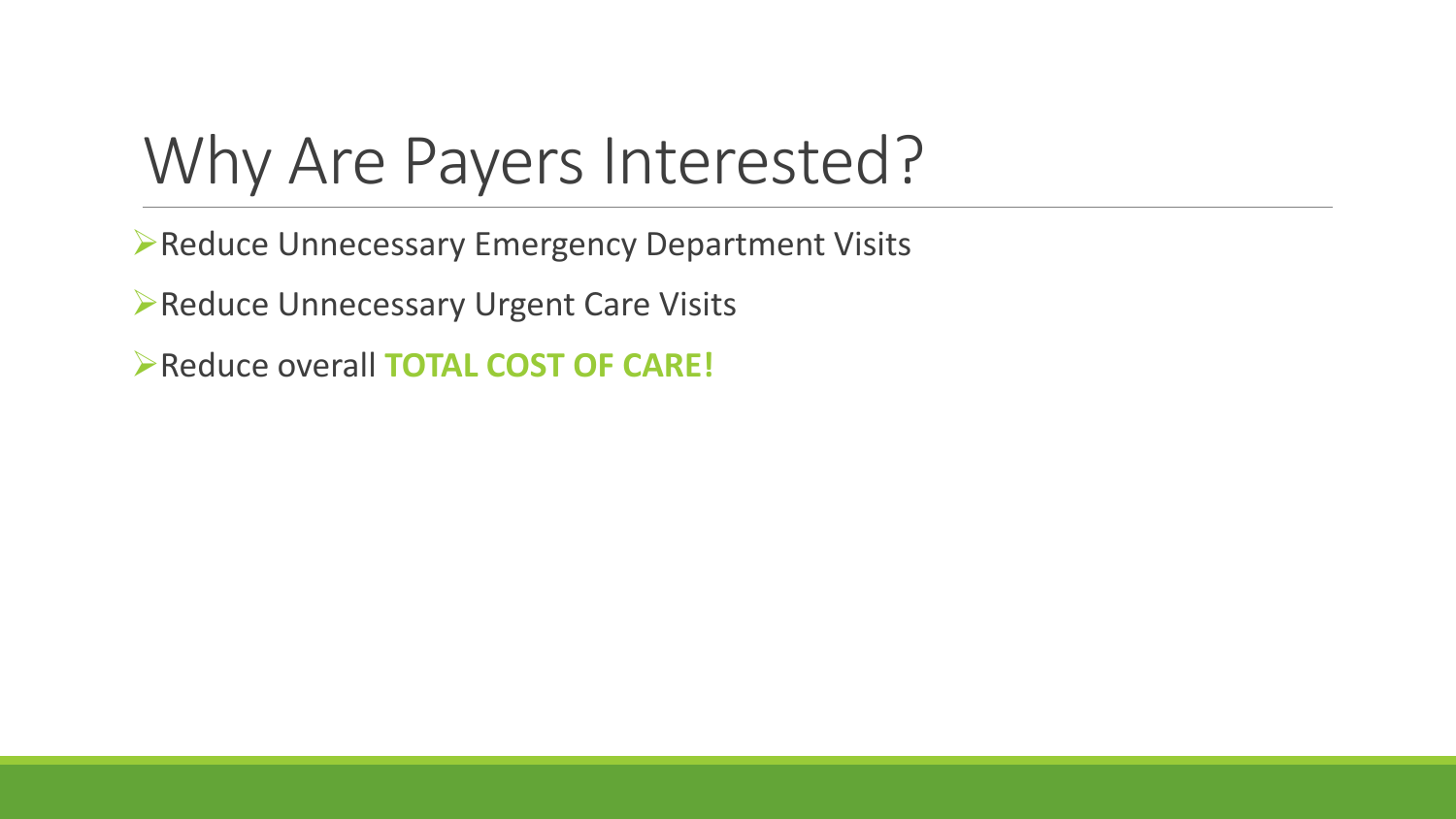#### Why Are Employers Interested?

 $\triangleright$  Keep employees at in their seats at work, focused

**EXECUTE: 2018 PREDUCE Unnecessary Emergency Department Visits** 

**Reduce Unnecessary Urgent Care Visits** 

Reduce overall **TOTAL COST OF CARE!**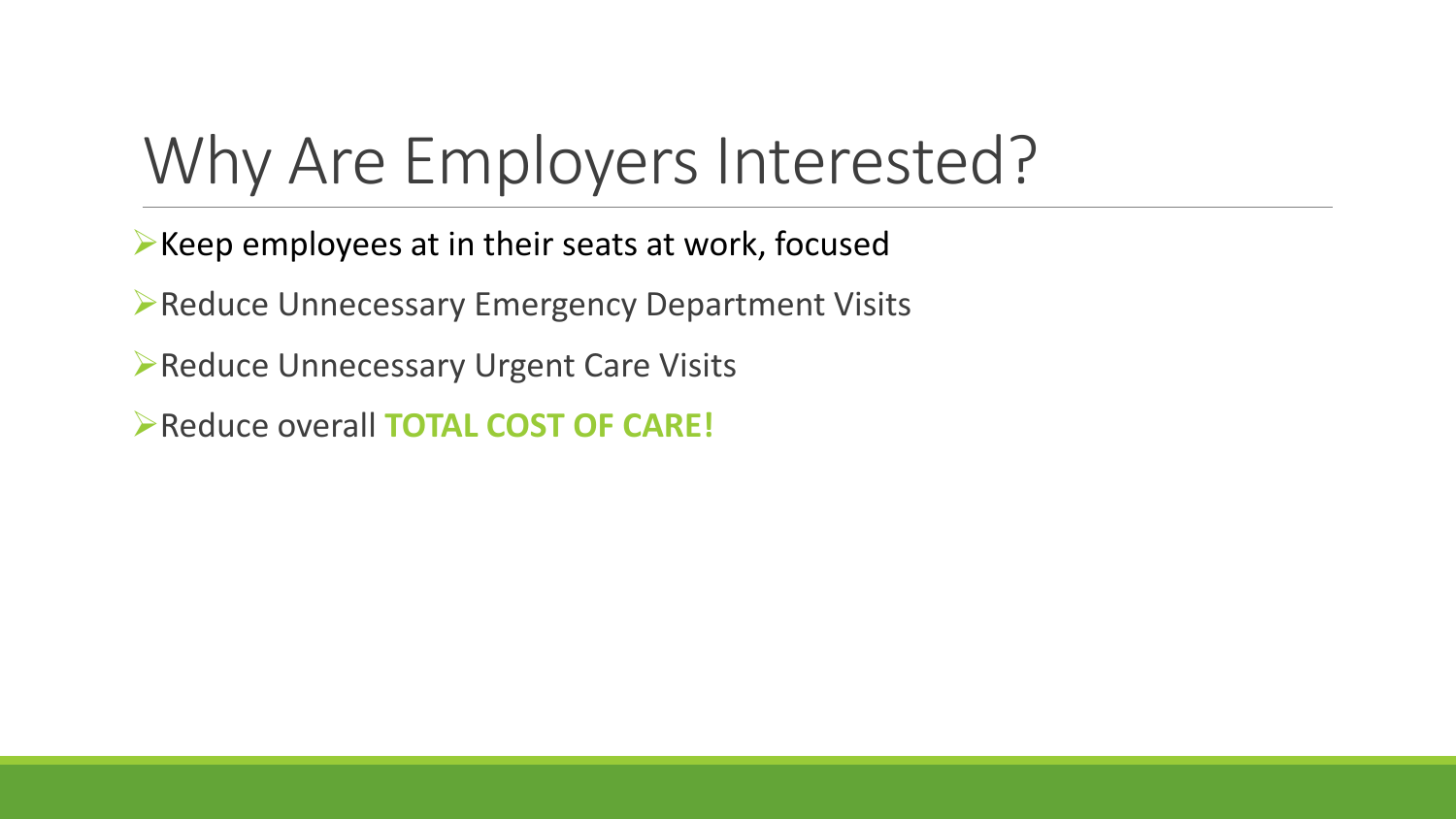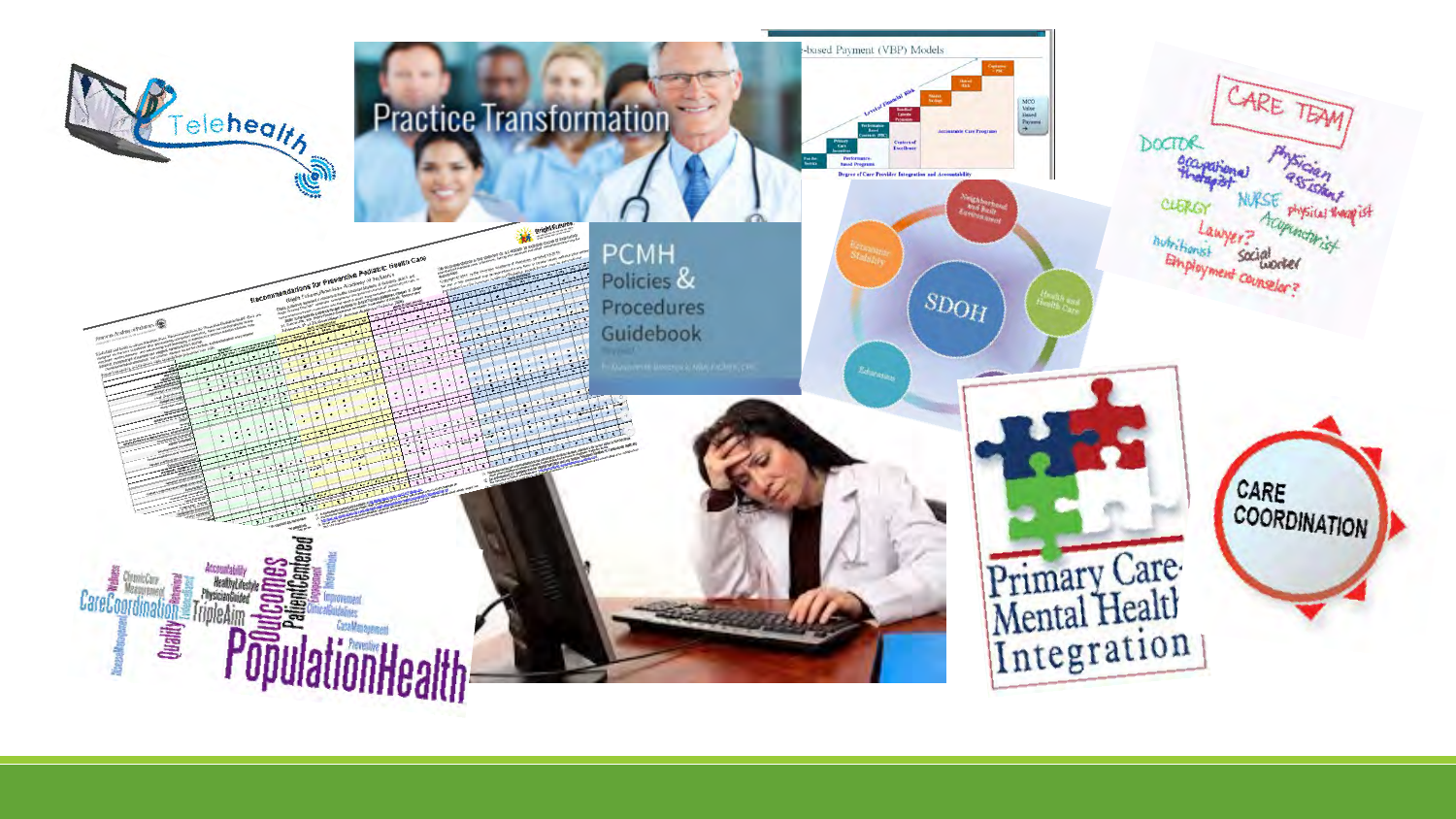#### Take a deep breath……

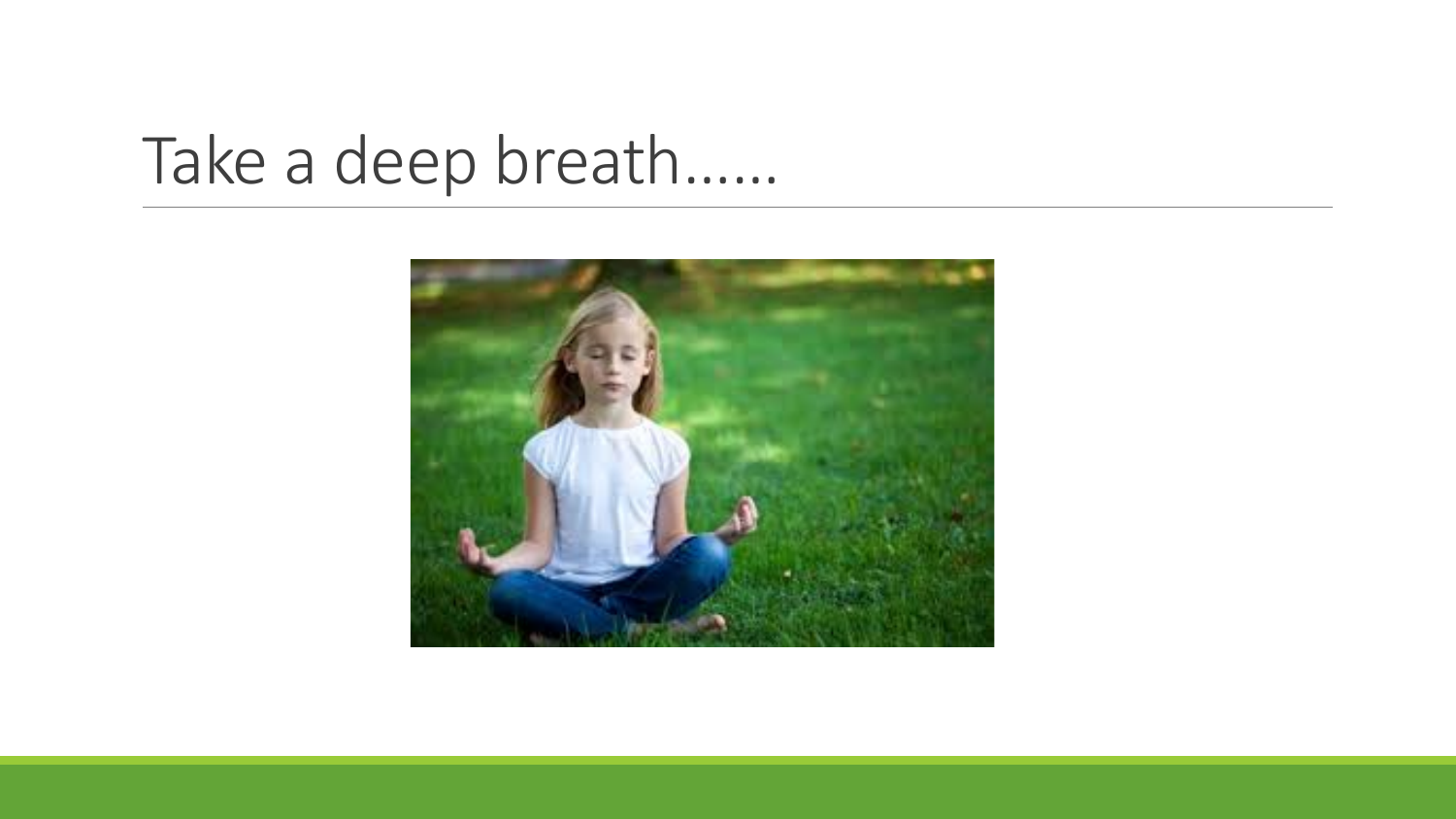#### You can't and should not do this alone…



#### …..to take care of children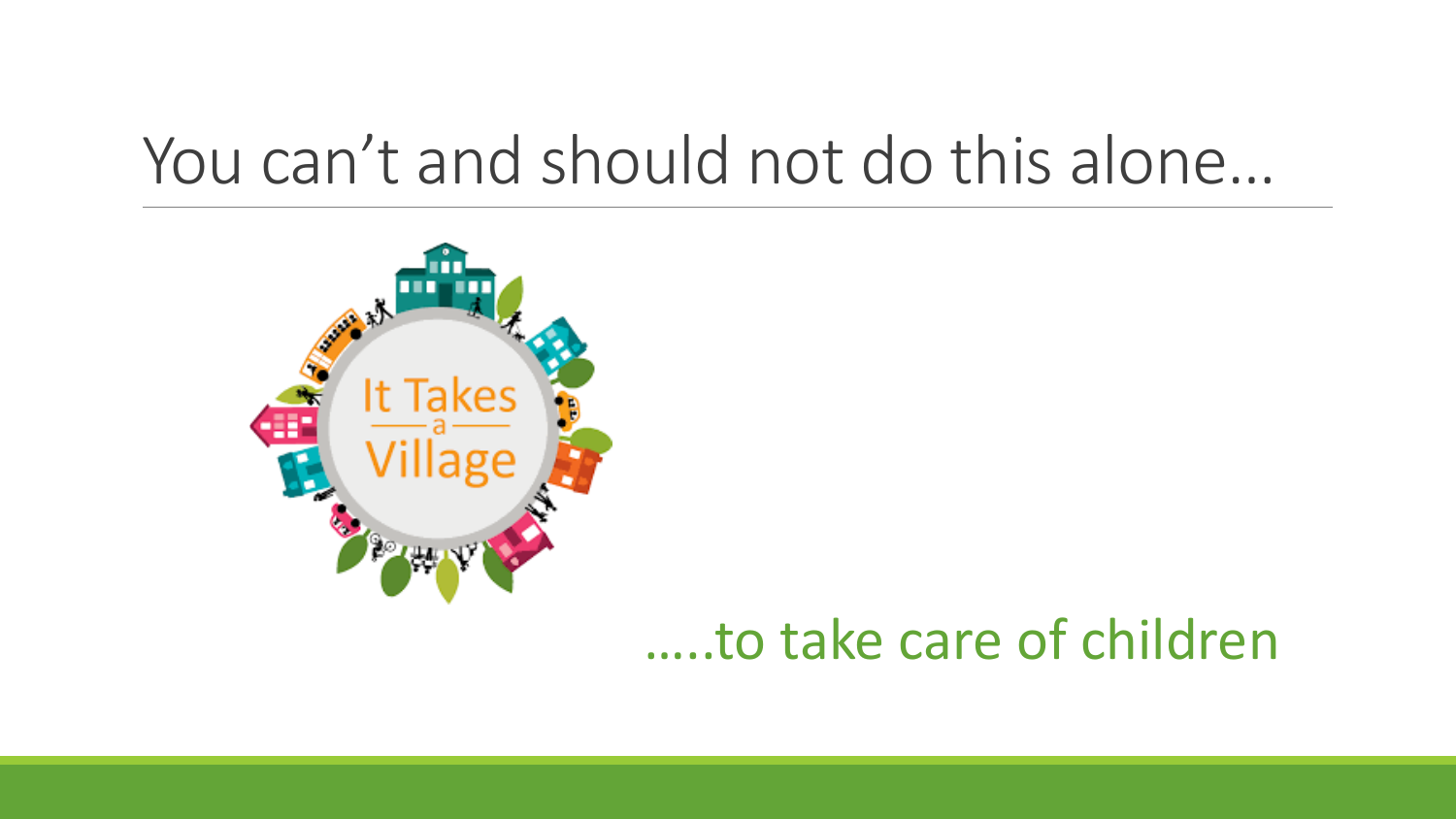#### This is a journey, not a destination

……and if you make little incremental changes that are sustainable





…….One day you turn around and you are transformed!